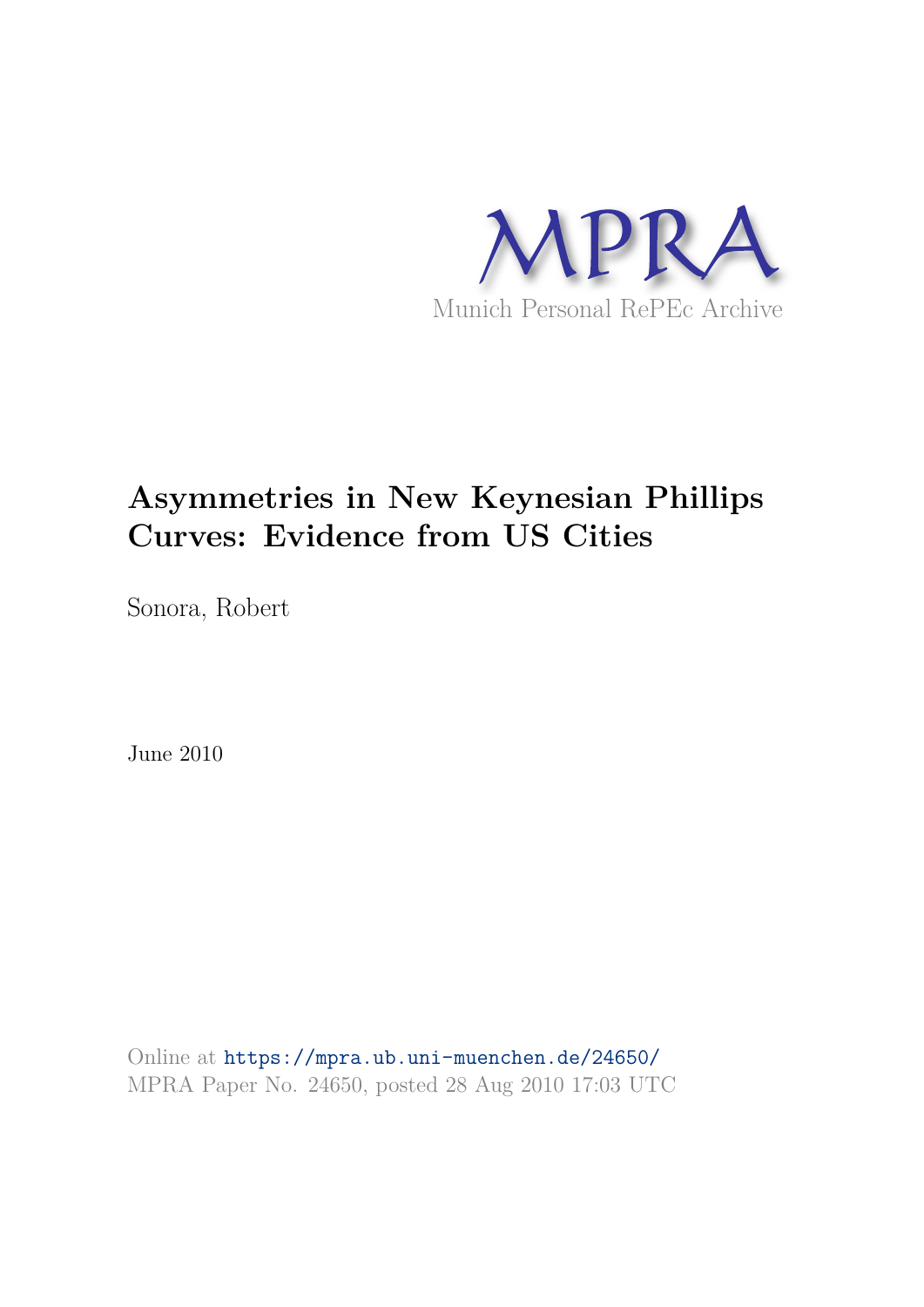## Asymmetries in New Keynesian Phillips Curves: Evidence from US Cities (Preliminary Results)

June, 2010

Robert J. Sonora Department of Economics School of Business Administration Fort Lewis College Durango, CO, USA Office: 970.247.7296 E-mail: sonora\_t@fortlewis.edu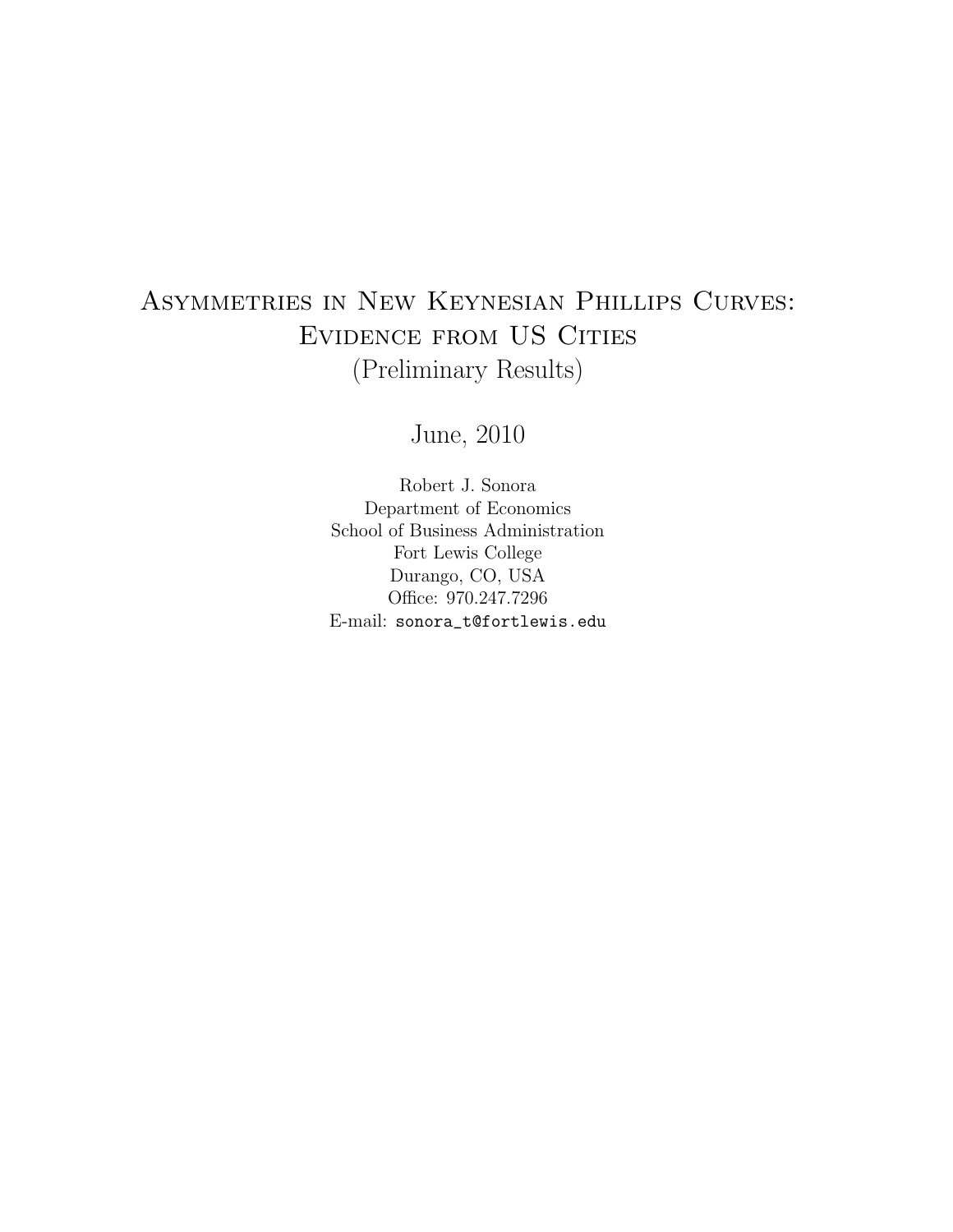## Asymmetries in New Keynesian Phillips Curves: Evidence from US Cities

June 2010

#### Abstract

Studies of the relationship between national inflation rates and the output gap, as formalized in the New Keynesian Phillips Curve, ignore macroeconomic heterogeneity which exist in different parts of the country. This paper investigates differences in inflation and output across United States cities. The policy implications are difficult to ignore given differences in production across the country as a whole. Also of interest is identifying the median city-economy in the US. Thus when policy is implemented which city sees the greatest benefit of new policy? In addition to considering the standard Phillips relation between inflation and the output gap, I also consider the relationship between inflation and an index of wage costs as suggested in the literature. Preliminary results demonstrate a significant degree of heterogeneity across cities implying centralized policy prescriptions are helpful for some economies are harmful to others.

Keywords: Real interest parity condition, Transition countries, Unit root test, Structural breaks

JEL: E31, E43, F32, F41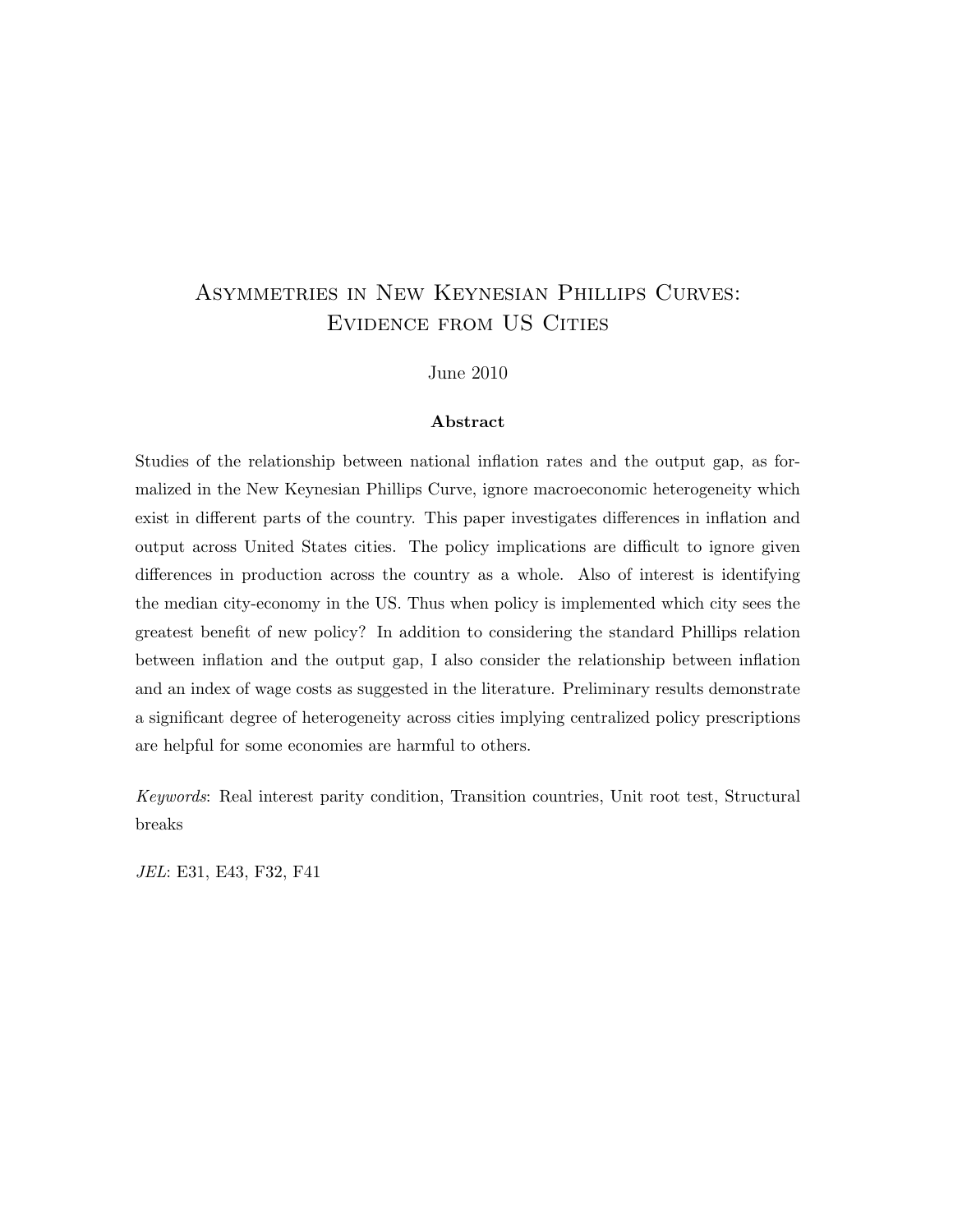## Introduction

One of the fundamental policy relationships has been the Phillips Curve. In its earliest form, Phillips (1958) demonstrated the inverse relationship between wage inflation and the unemployment rate. This formulation was revised by Samuelson and Solow (1960) to the textbook version of unemployment rate and inflation. One of the key implications of this standard Phillips Curve is that, given an underlying deterministic economic structure, no policy maker can have both low inflation and unemployment contemporaneously. From this analysis came the theoretical underpinnings for the monetary policy loss function and the Taylor Rule, Taylor (19xx).

Simple Keynesian style business cycle use a national Phillips Curve relationship when constructing the aggregate supply curve. xxx

It is well established that over time rational expectations the Phillips Curve collapses. However, a key assumption of this literature is perfect price flexibility. To counter the rational expectations legitimate xxx several models with price stickiness have been introduced.

However, a shortcoming of this approach was to treat the entire economy homogenously. Put another way, centralized monetary policy is optimal for all of the economy's 'citystates'. In the past decade, or so, has come considerable evidence that responses to real and nominal shocks are asymmetric and heterogenous, particularly to prices. Parsely and Wei (199x) were the first to demonstrate differences across cities using disaggregated price series. Using panel methods, Cecchetti, Mark, and Sonora (2002) demonstrated that price convergence across US cities was highly persistent. More recently, for example, Chen and Devereux (2003), Sonora (2008) and Basher and Carrion-i-Silvestre (2009), numerous authors have found considerable differences in price convergence among US cities.

In the business cycle literature there is increasing evidence demonstrating asymmetric impacts of centralized monetary policy on region or city specific business cycles. Carlino and DaFina (1998, 1999a, 1999b), demonstrate a inter-regional and state business cycle heterogeneity across the eight Bureau of Economic Analysis (BEA) regions in the US. They identify three main sources of regional idiosyncratic responses to monetary policy:  $i$ . the mix of interest-sensitive industries;  $ii$ . mix of large and small firms; and  $iii$ . idiosyncratic banking regulations. Using semi-annual data Eyler and Sonora (2010) show considerable differences to monetary policy across US cities. Indeed, city-states face a monetary suboptimal policy premium with a centralized monetary policy, especially when confronted by asymmetric shocks, see Lane (2000). These shocks further undermine regional macroe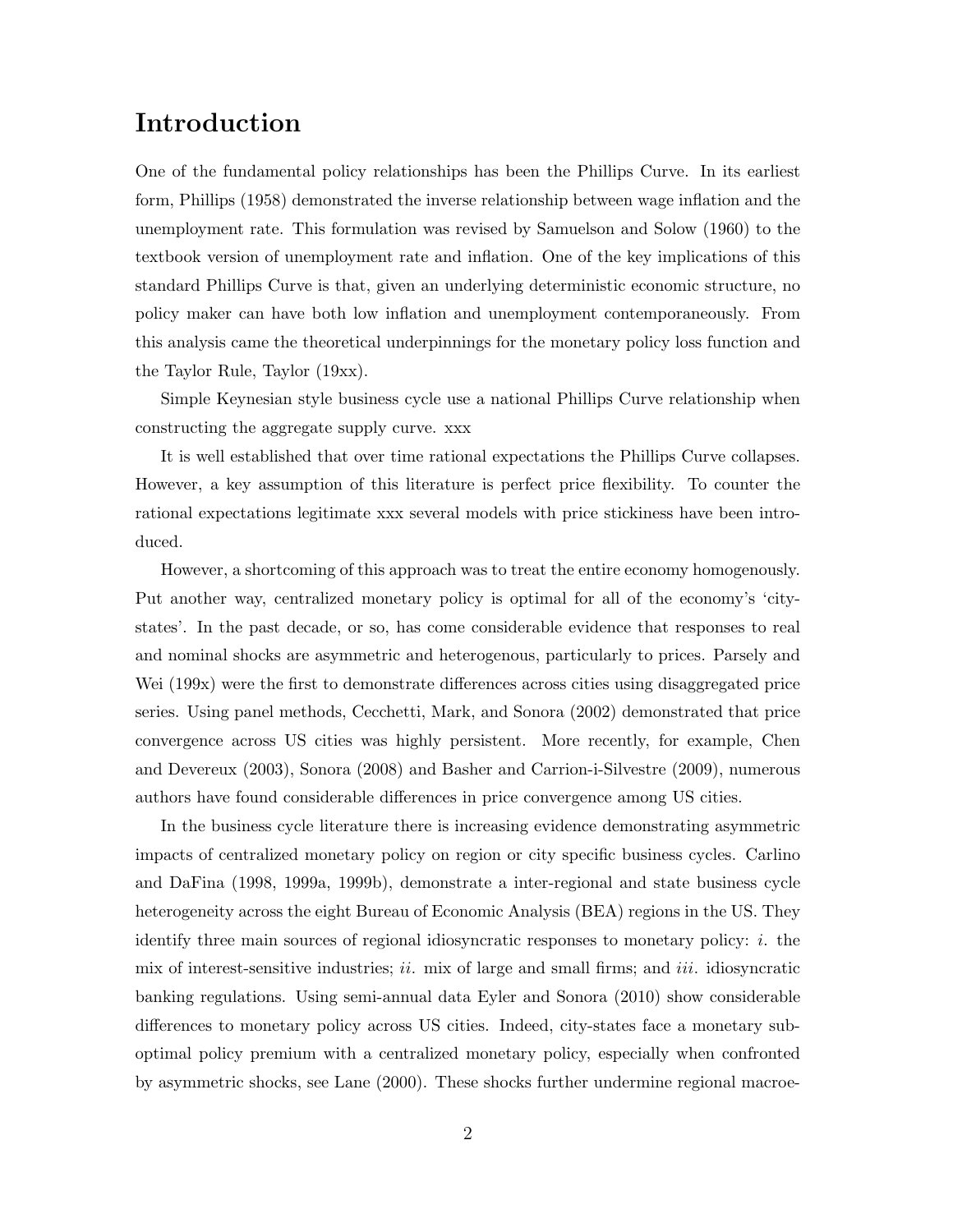conomies if the shocks are moving in opposite directions.

Of course, contrary shocks are ameliorated when a central fiscal authority is in place, as in the US. Regions suffering from negative shocks receive transfers from others enjoying positive shocks.<sup>1</sup> Alternatively, regions whose economies are weighted heavily in a particular sector, see greater benefits from government spending in that particular sector, e.g. military spending.

This paper analyzes the impacts of these asymmetric shocks with New Keynesian Phillips Curve (NKPC) from 1969-2008. The model used is the NKPC derived in Galí and Gertler (1999) and, in its various manifestations, frequently used in the literature to model inflation dynamics. In general it models inflation as a function of expected inflation and cost or demand 'gap'. They employ the share of labor income and the output gap as explanatory variables in understanding inflation dynamics. They also include lagged inflation as a possible explanatory variable, to accommodate backward looking firms, the 'hybrid' NKPC.<sup>2</sup>

With quarterly US data they demonstrate a relatively high degree of price flexibility. However, Galí et al (2001) compare the euro area and the US and show the model fits European data better than with the US. The Galí et al  $(2001)$  paper and xxx  $(2009)$  are of the most interest to this paper as they examine inflation dynamics in monetary union. While Galí et al  $(2001)$  use pre-euro data, their sample does include about 15 years of a monetary union in Europe. Likewise, this paper treats individual cities as economic 'citystates' each with different underlying macroeconomic dynamics. Like the eurozone, each city's monetary policy is dictated by a single central bank, which, essentially, must treat the cities as, more or less, homogeneous.

This paper examines inflation dynamics in twenty-four US cities using city specific price and income data. Using real wages, as a proxy for marginal cost, and the output gap as explanatory variables I find considerable heterogeneity across US city inflation. Contrary to some of the literature, notably Galí et al (2001) I found the output gap to be better at explaining inflation than real wages. While there is considerable differences across cities, most of the estimates are line with the extant literature.

<sup>&</sup>lt;sup>1</sup>This has been most glaring during the current Great Recession, particularly for those regions which underwent large real estate bubbles. Likewise, areas already in decline, for example the Great Lakes states, saw a worsening of their economies.

<sup>&</sup>lt;sup>2</sup>There has been some debate about the robustness of these models. Rudd and Whelan  $(2005, 2007)$ , who argue that this class of models cannot fully explain the importance of lagged inflation, nor do they capture role of future inflation in current inflation dynamics.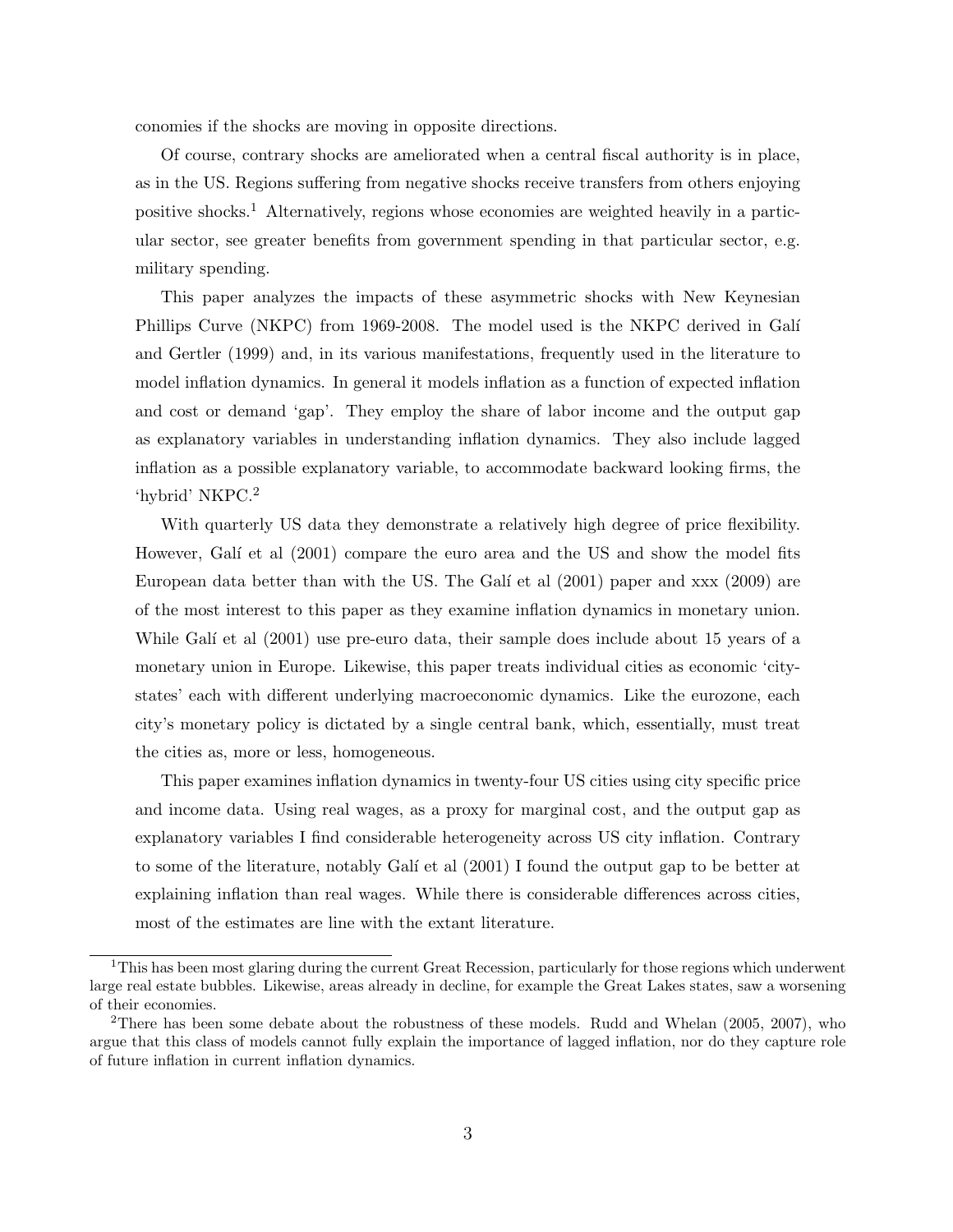The remainder of the paper is as follows, in Section 1 we summarize the theoretical underpinnings of real interest rate parity; Section 2 discusses the data and provides some descriptive statistics; in Section 3 we outline the statistical tests and provide a summary of inflation expectations; finally Section 4 provides some summary remarks.

### 1 Theoretical Motivation

#### Naive Keynesian Phillips Curve

The so-called 'naive' Keynesian Phillips Curve (KPC) is easily derived from the more traditional Phillips curve and Okun's law. Write the Phillips curve as the inverse relationship between inflation and cycle unemployment as:

$$
\pi_t - \pi_t^e = -\gamma (u_t - \bar{u}) + \epsilon_t \tag{1}
$$

where  $u_t$  is unemployment rate,  $\bar{u}$  is the natural rate, or NAIRU, of unemployment;  $\pi_t$ is the inflation rate; and  $\bar{\pi}_t$  can alternatively be defined as an inflation target and/or the long run inflation rate.  $u_t - \bar{u}$  is simply unemployment which results from business cycle fluctuations, cyclical unemployment.

Okun's law is the relationship between cycle unemployment and the output gap, defined as the percentage difference between current and potential output:

$$
u_t - \bar{u} = -\delta \tilde{y}_t + \psi_t \tag{2}
$$

where  $\tilde{y}_t = \ln(y_t/\bar{y}_t)$  is the output gap, with  $y_t$  is real GDP and  $\bar{y}_t$  is the long run level, or potential, real GDP. Combining equations (1) and (2) yields the textbook KPC

$$
\pi_t = \pi_t^e + \alpha \tilde{y}_t + \nu_t \tag{3}
$$

where  $\alpha = \delta \gamma$  and  $\nu_t = \epsilon_t + \psi_t \sim \text{iid}(0, \sigma^2)$  represents a cost shock. Alternatively, using the positive aggregate supply relationship between marginal costs and the output gap:

$$
\widetilde{mc}_t = \kappa \widetilde{y}_t, \kappa > 0 \tag{4}
$$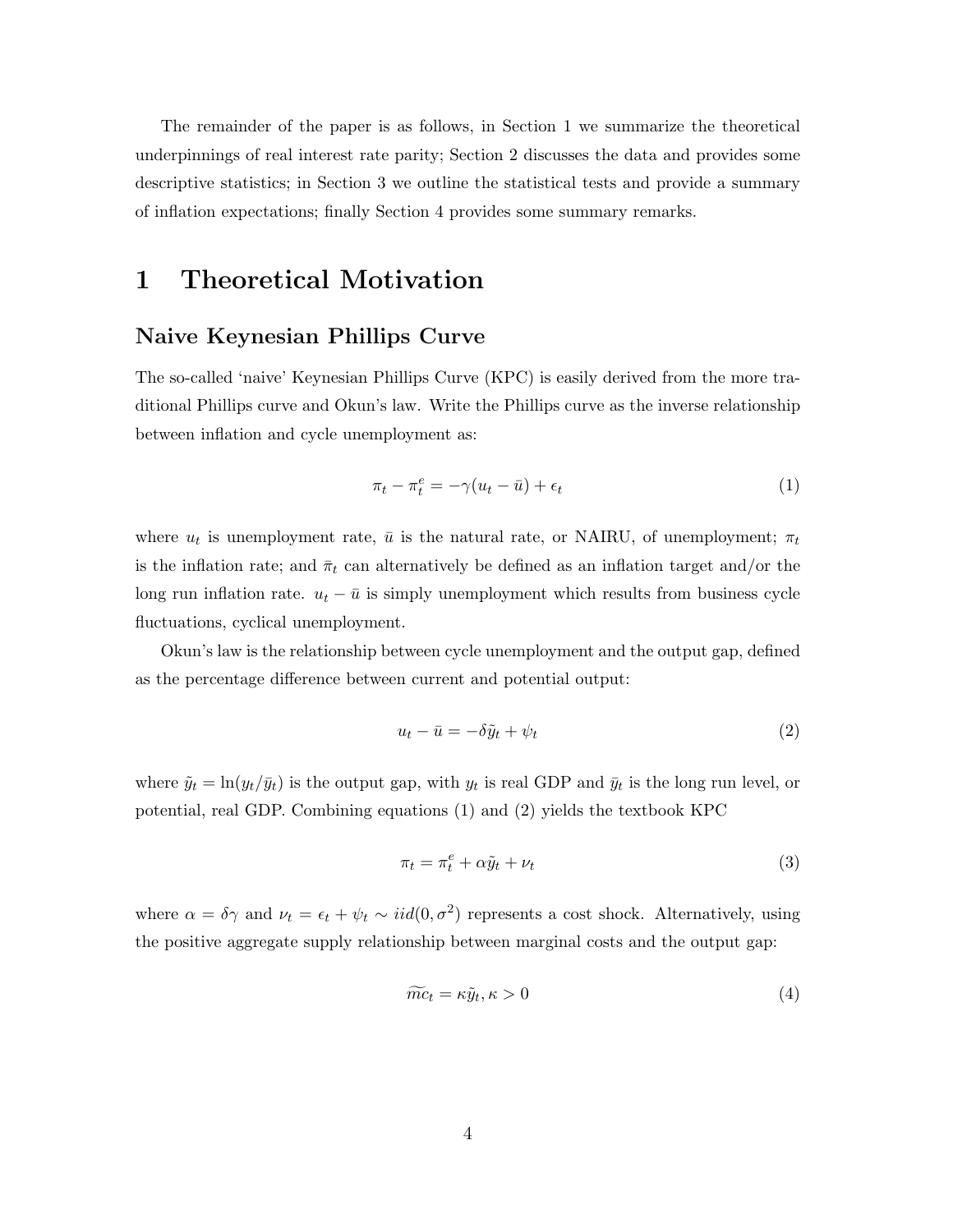equation (3) can be rewritten as

$$
\pi_t = \pi_t^e + \mu \widetilde{m} c_t + \nu_t \tag{5}
$$

where  $\mu = \alpha \kappa$ 

With adaptive expectations we substitute  $\pi_{t-1} = \pi_t^e$  to give us the naive KPC,

$$
\pi_t = \pi_{t-1} + \alpha \tilde{y}_t + \nu_t. \tag{6}
$$

#### 'Modern' NKPC

The roots of the modern NKPC can be found in sticky price models introduced by Taylor's (1980) contract staggering model. In a monopolistically competitive market, firms face some costs of changing prices each period, small menu costs, monopoly profit maximization, or price 'contracts'. In an ideal setting we would have information about each firm, their price setting behavior and their time dependent pricing rules, is clearly nontractable at the aggregate level.

A simplification to this was proposed by Calvo (1983) assumes that in each period a firm has a fixed probability,  $(1 - \theta) \in (0, 1)$  that it will change its price, and  $\theta$  chance it will not. With this pricing rule, the probability is independent of the time elapsed since the last price change. The average time between each price revision is given by  $1/(1 - \theta)$ which simplifies the aggregation of prices as revisions are independent of the firms pricing history.

To derive the NKPC assume that firms are identical except for the value of their production and their pricing calender. If each firm faces a constant price elasticity of demand the overall price level is the weighted average of lagged price level and the profit maximizing reset price,  $p_t^*$ , thus

$$
p_t = \theta p_{t-1} + (1 - \theta) p_t^*.
$$
\n(7)

with each price is the deviation from the steady state. The degree of price stickiness in this model is calibrated by  $\theta$  as  $\theta \rightarrow 1$  prices are perfectly flexible.

Firms set prices so as to minimize the loss (or maximize the profit) over the time in which the price is fixed. Define the loss function of the representative firm as the discounted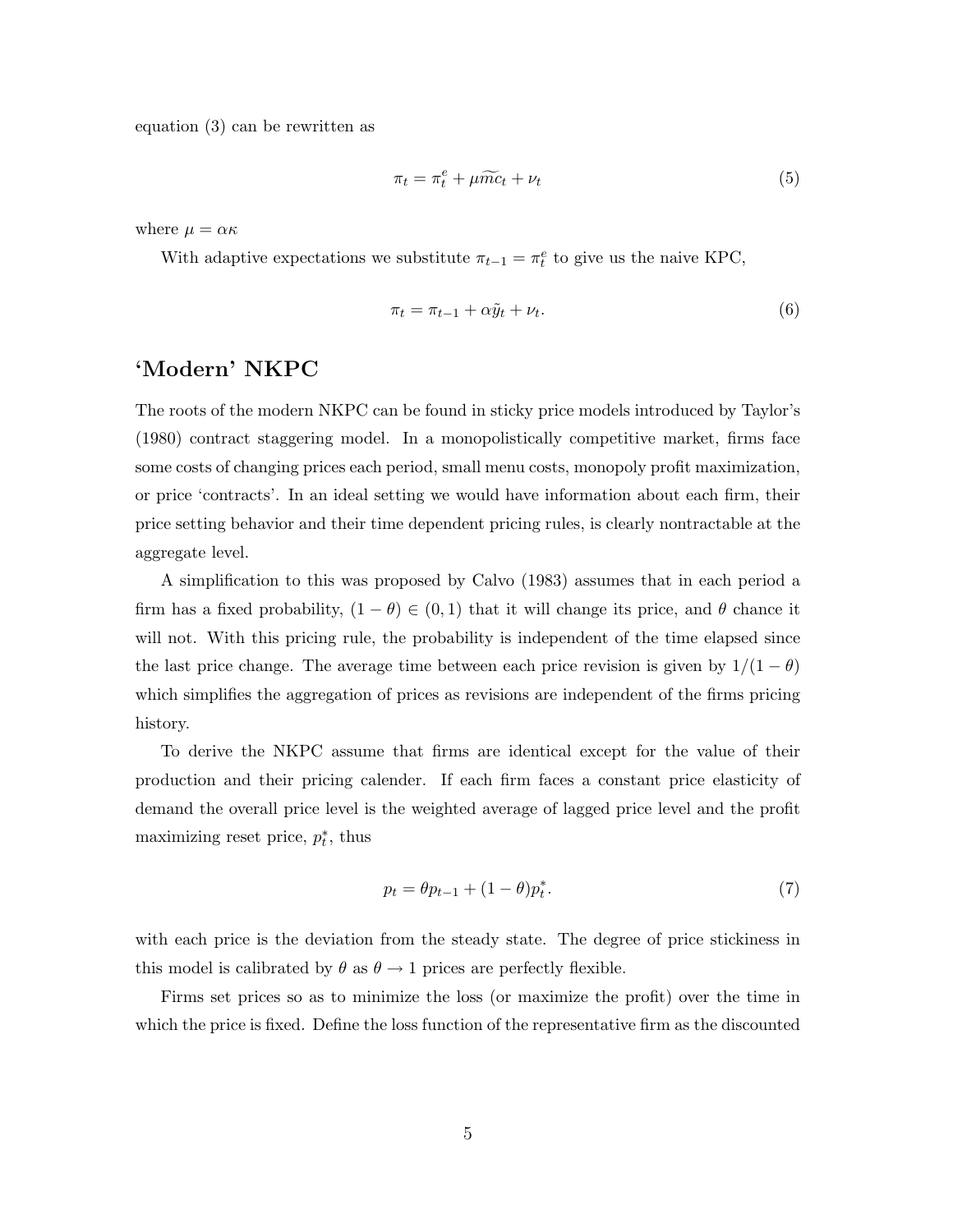loss over the pricing period

$$
\ell(p_t) = \sum_{k=0}^{\infty} (\theta \beta)^k E_t(p_t - p_{t+k}^*)
$$
\n(8)

where  $\beta \in (0, 1)$  is the discount factor. Differences are weighted by the discount factor and the probability of not changing the price. Minimizing the loss function, it can be shown that the optimal reset prices is given as the discounted flow of future optimal prices

$$
p_t^* = (1 - \theta \beta) \sum_{k=0}^{\infty} (\theta \beta)^k E_t(p_{t+k}^*).
$$
\n(9)

If the price is given by the markup adjusted nominal marginal cost,  $p_t = \mu + mc_t$ , we get

$$
p_t^* = (1 - \theta \beta) \sum_{k=0}^{\infty} (\theta \beta)^k E_t(\mu + mc_{t+k}).
$$
 (10)

Converting prices to inflation and solving these equations (7) and (10) forward it can be shown that

$$
\pi_t = \beta E_t \pi_{t+1} + \lambda \widetilde{mc}_t. \tag{11}
$$

where  $\lambda = \theta^{-1}(1-\theta)(1-\theta\beta)$  and  $\widehat{mc}_t$  is the deviation from the long run real marginal cost  $\widetilde{mc}_t = (\mu + mc_t - p_t) - \bar{mc}$ . Alternatively, recalling equation (4), equation (11) can be written as

$$
\pi_t = \beta E_t \pi_{t+1} + \kappa \lambda \widetilde{y}_t. \tag{12}
$$

Equations (11) and (12) make up the basis of the empirical analysis.

Finally, the marginal cost gap can be derived from the profit maximization for the representative firm. Assuming production is Cobb-Douglas

$$
Y_t = A_t K_t^{\omega_K} L_t^{\omega_L}
$$

where A is a productivity, K is capital, L is labor, and the  $\omega s$  are the share of input shares. Real marginal cost is derived from the period profit maximization problem as

$$
mc^r = \frac{W_t}{P_t} \frac{1}{\partial Y/\partial L}
$$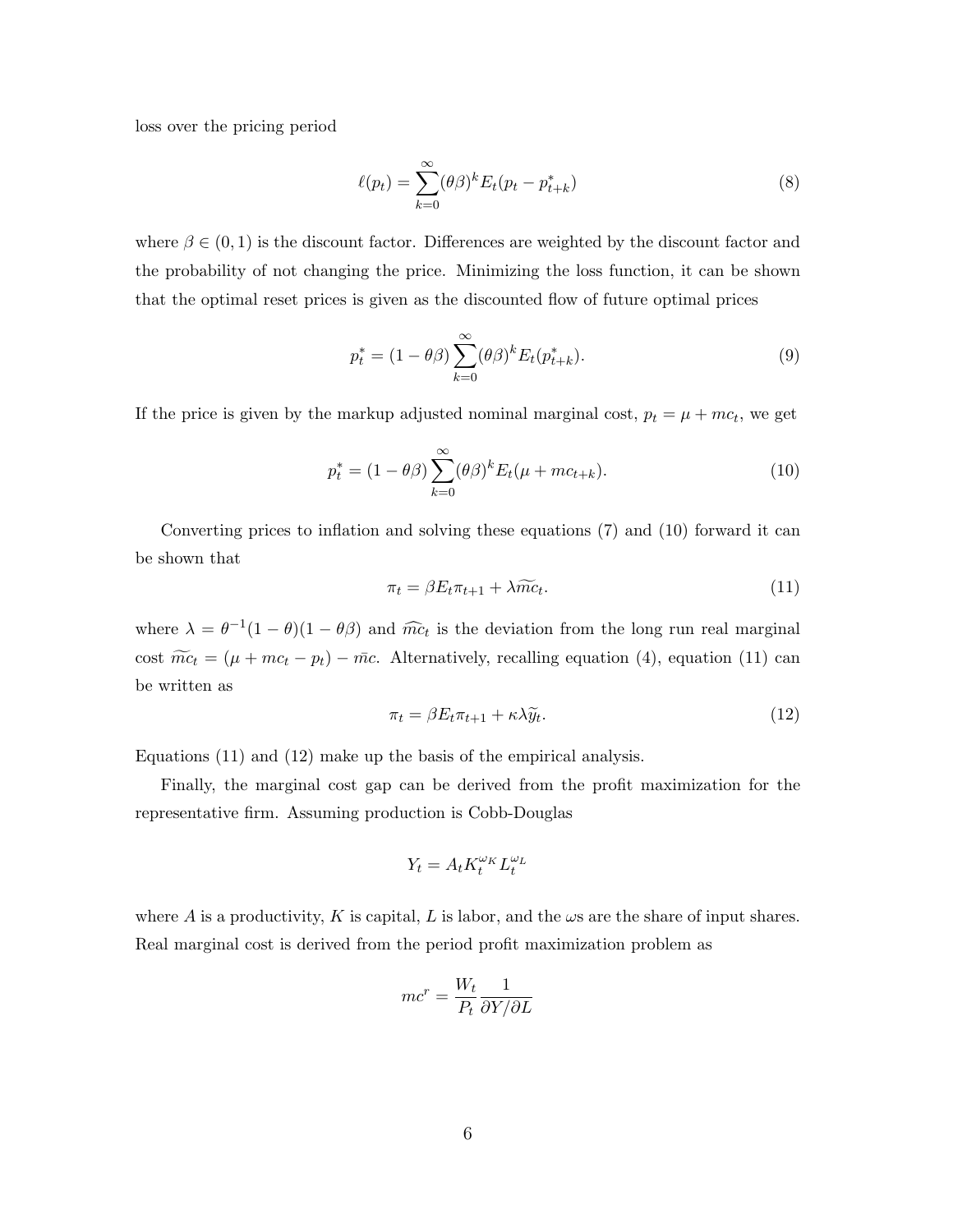where  $W$  is the nominal wage and  $P$  is the price level. The above can be rewritten as

$$
mc^r = \frac{W_t}{P_t} \frac{L_t}{Y_t} \frac{1}{\omega_L},\tag{13}
$$

 $Y/L$  is per capita income. Galí and Gertler (1999) use the share of labor income in nonfarm income as their proxy for marginal cost, given by the above.  $\omega_L$  is not available by city, so I simply use the real wage-per capita ratio.

#### 2 Data

There are twenty three cities in sample, given limitations on data, all time series are annual, price level data is the annual average.<sup>3</sup> The United States (USA) as a whole is also included to observe city - national average differences. The sample is from 1969 – 2008, except for Miami which has price data available beginning in 1979. While using data with higher frequency would be preferable, semi-annual city income data is available only from 1990. Another complication with higher frequency data is that city CPI changes frequency and reporting periods over the sample.

Inflation and price level data are from the Bureau of Labor Statistics. City income and total and average annual wage data is from the Bureau of Economic Analysis. In the literature, one of the determinants of the wage gap is the share of labor income in the non-farm business sector, however this data is not available at the city level. I use the city hourly real wage for the marginal cost/share variable. To determine the average hourly wage for all workers I used the average annual wage divided by the average number of hours worked in each city in 2008. Annual hours worked was calculated by dividing the average annual wage by the average hourly wage in 2008, this data is available from 2007-2009. Average hourly wage is not available for Anchorage and San Francisco so I use the average pacific regional hourly wage for these cities.

The output and marginal cost gaps for the analysis are derived using a city specific Hodrick-Prescott (HP) filter each series. There has been some discussion over what the smoothing parameter,  $\eta$ , for annual data should be, most packages pre-specify a value of

<sup>3</sup>The cities (abbreviations) are: Anchorage, AK (ANC); Atlanta, GA (ATL); Boston, MA (BOS); Chicago, IL (CHI); Cinncinnati, OH (CIN); Cleveland, OH (CLE); Dallas-Ft. Worth, TX (DFW); Denver, CO (DEN); Detroit, MI (DET); Honolulu, HI (HON); Houston, TX (HOU); Kansas City, MO (KCM); Los Angeles, CA (LAX); Miami, FL (MIA); Milwaukee, WI (MIL); Minneapolis-St. Paul (MIN); New York City, NY (NYC); Philadelphia, PA (PHI); Pittsburgh, PA (PIT); Portland, OR (POR); San Diego, CA (SDO); San Francisco, CA (SFO); and Seattle, WA (SEA).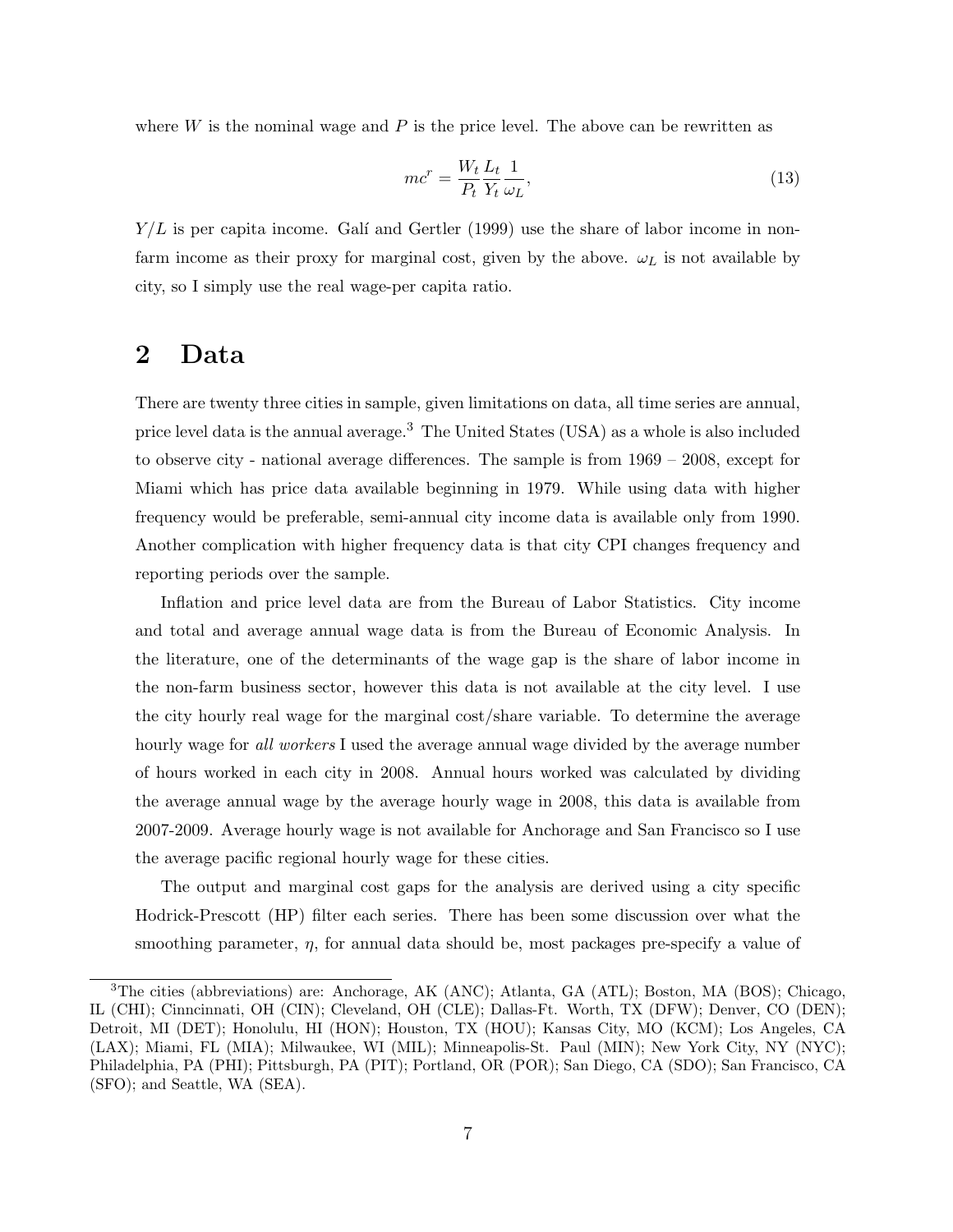100 for annual data. Several authors, Maravall and del Río  $(2001)$  and Kim  $(2004)$  suggest  $\eta \in [6, 14]$ . Similarly, Ravn and Uhlig (1997) recommend the filter parameter be given by multiplying  $\eta$  with the fourth power of the observation frequency ratios, which yields a similarly low parameter. I split the difference in Maravell and del Río (2001) and Kim (2004) and set  $\eta = 10$ .

Table 1 displays the mean and standard deviation of inflation, total personal income, the annual per capita wage and average hourly wage for each of the cities, all statistics are in natural logs except inflation. Figures  $1 - 3$  show the annual city mean and standard deviation for the output gap, marginal cost gap, and inflation minus the US as a whole. As is shown, the city average can deviate by as much as 0.5% for short periods of time for each of the three series. Additionally, it appears that cost, output and inflation differences are falling as is witnessed by the decline of the standard deviation over the sample period.

Figure 4 displays the average log real wage and its standard deviation for the US over the period 1969-2008. As can be seen the highly inflationary late seventies and early eighties sharply reduced the real wage and it is only in 2006, or so, that it has recovered to pre-1975 levels. We also, a considerable degree of rea wage 'convergence' since 1979.

Table 2 displays the results of ADF unit root tests for each series. The output and wage gap refers to the HP detrended data discussed above. As can be seen the inflation and output gap series are stationary at the 10% level or better. Despite the break shown in Figure 4 the majority of the real wage series are also  $I(0)$ . The ocular estimator suggests an intercept and trend break in the series on average, in the early 1980s. I conducted a Zivot-Andrews test (Zivot and Andrews, 1992), Model 'C' which includes an intercept and slope break, to determine the dates of the break for each series. The break dates, are in the fifth column of 2 with the majority of the series breaking in 1985, the exceptions are Anchorage, Atlanta, Kansas City, and San Diego. The Zivot-Andrews unit root tests are not presented, but are available on request.

#### 3 Statistical Methodology and Results

The standard method to estimating the Phillips Curve has been to simply use least squares of inflation on expected/lagged inflation and the output gap. Results of OLS regression on lagged inflation and the output gap frequently either produce statistically insignificant results and/or with estimated coefficients with the opposite sign as suggested by theory, see Galí and Gertler (1999). An additional problem arises when one considers the adaptive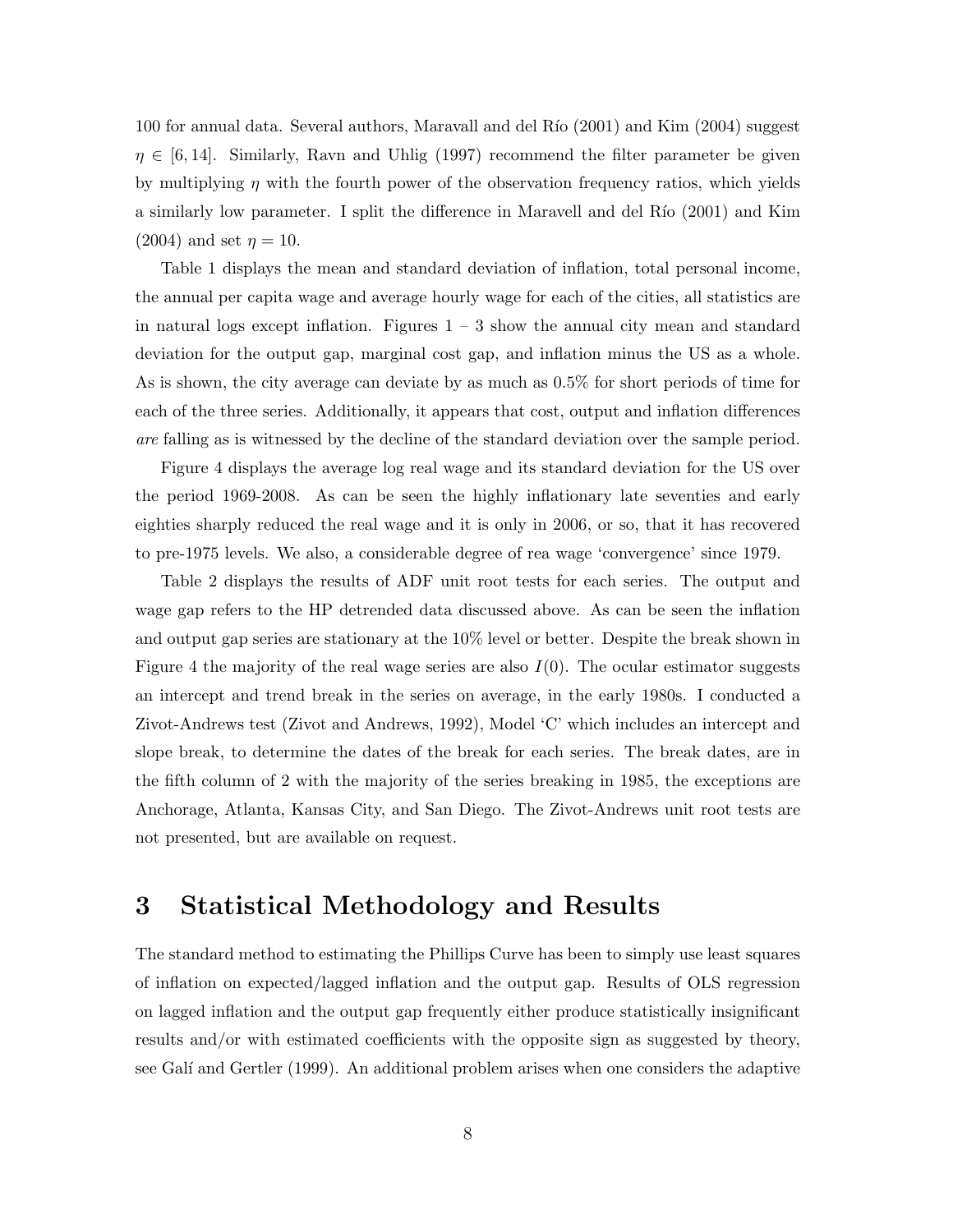expectations version of the Phillips Curve in equation (6). In this case, prices are adjusted on past behavior and, thus, violate the pricing strategy employed by the profit maximizing firm over T future periods, as in equation (8). Additionally, unless all prices are adjusted every period, i.e. when  $\theta = 1$ , firms must perfectly anticipate changes in marginal costs, however, this is at odds with adaptive expectations.

For comparison purposes with the extant literature, I present results of the least squares regressions of the Keynesian Phillips curve for each city in Table 3. Both lagged and expected future inflation are used in the estimates. Each regression also includes a constant and the annual growth of oil prices (a cost shock), however, these estimates are not presented to minimize clutter. '\*'s denote statistical significance at the  $10\%$  level or better. Cities identified with a '†' are cities where both inflation and the output and/or wage gap are statistically significant, at the 10% level or better, in at least one of the regressions. As with previous studies, some of the results are contrary to theory, the estimated coefficients on the gaps are negative, for example, Anchorage. Moreover, many of the results are not statistically significant.

Looking beyond the significance of the estimates, quickly perusing the results reveals that there is considerable differences across US cities with respect to the gap, though the coefficients on inflation are remarkably similar with most of the results falling in the 0.5 to 0.7 range.

#### Reduced Form Model

The inclusion of rational expectations in equations (11) and (12) implies that errors made in the forecast of expected inflation are uncorrelated with observations dated  $t$  and earlier. From these equations we can derive the reduced form model

$$
[E_t(\pi_t - \alpha_1 \pi_{t+1} - \alpha_2 \tilde{x}_t])z_t] = 0
$$
\n(14)

where  $\alpha_1 = \beta$  and  $\alpha_2 = \lambda$ ,  $\tilde{x}$  alternatively is defined as the output gap or the real wage gap; and  $z_t$  is an orthogonal vector of instruments. The instruments used are two periods of lagged city specific inflation and the annual growth of oil prices. The orthogonality conditions are the basis for using GMM for estimating the model. In the literature, the marginal cost variable is contemporaneous to inflation. However, as suggested by equation (9) which shows that current optimal prices are a function of expected marginal costs, I employ an additional model where  $\tilde{x} = E_t m c_{t+1}$ .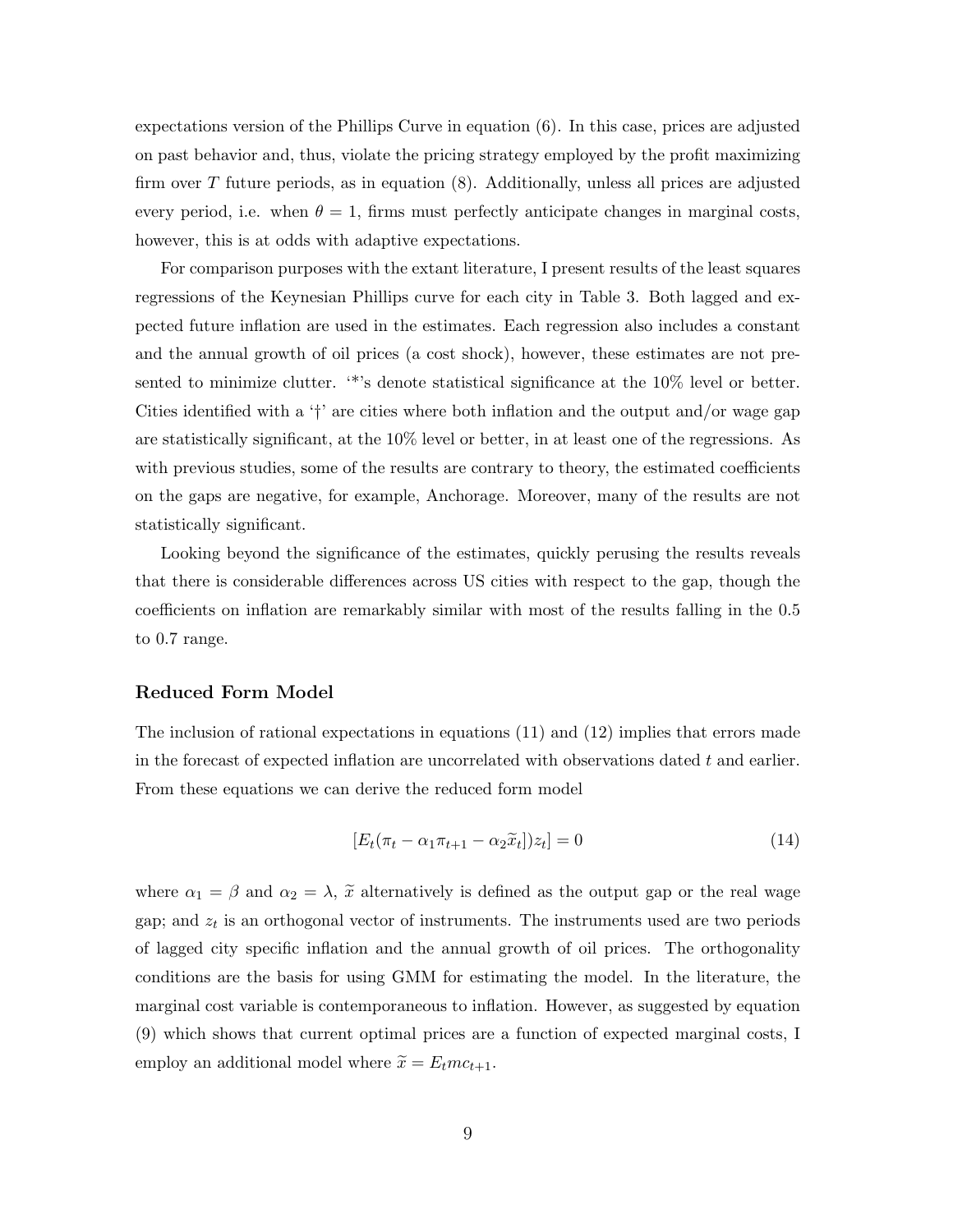The results for these three models can be found in Table 4. p−values are in parenthesis, cites identified with a '†' are cities in which at least one specification is theoretically plausible and statistically significant. As can be seen, the GMM results using the output gap are consistently statistically significant and plausible. As in the OLS results, there is considerable heterogeneity of responses to both expected inflation and the output gap. As with the OLS results the expected inflation elasticity,  $\alpha_1$ , is similar across all cities, falling between 0.95 to 1.05, although because  $\alpha_1 = \beta$  estimates greater than 1.0 are theoretically inconsistent. However, inflation responses to the output gap vary considerably. The steepest statistically significant Phillips Curves, perhaps unsurprisingly, can be found in New York, with a gap elasticity,  $\alpha_2$ , of 1.92. On the other hand, the shallowest is in Anchorage, with an elasticity of about 0.41.

When we consider the contemporaneous cost gap the results are less promising. All of the gaps are negative and statistically insignificant, though, as with the output gap, the inflation elasticities are similar, and close to those found with the output gap. On the other hand, the results for expected cost are largely positive, however, few are statistically significant. Those that are significant between roughly 1.7 and 8.0 (in St. Louis). The relatively large estimates are plausible as the marginal cost curve is given by ratio of the real wage weighted by per capita income.

#### Structural Model

Consider once again equations (11) and (12) which explicitly model the slope parameters in the reduced form models to be functions of both  $\beta$  and  $\theta$ . Now we have a nonlinear econometric specification of the parameters.

As discussed in Galí and Gertler (1999), in small samples, the GMM estimates can be sensitive to the normalization of the orthogonality conditions. As in their paper, I use two different specifications of the model. The first structural model, Model 1, is given as

$$
[E_t(\pi_t - \beta \pi_{t+1} - \theta^{-1} \varphi_t \tilde{x}_t])z_t] = 0
$$
\n(15)

and the second, Model 2, is

$$
[E_t(\theta \pi_t - \theta \beta \pi_{t+1} - \varphi_t \tilde{x}_t])z_t] = 0
$$
\n(16)

where  $\varphi = (1 - \theta)(1 - \theta\beta); \tilde{x}$  alternatively is defined as the output gap or the marginal cost gap; and  $z_t$  is a vector of instruments which are, once again, two periods of lagged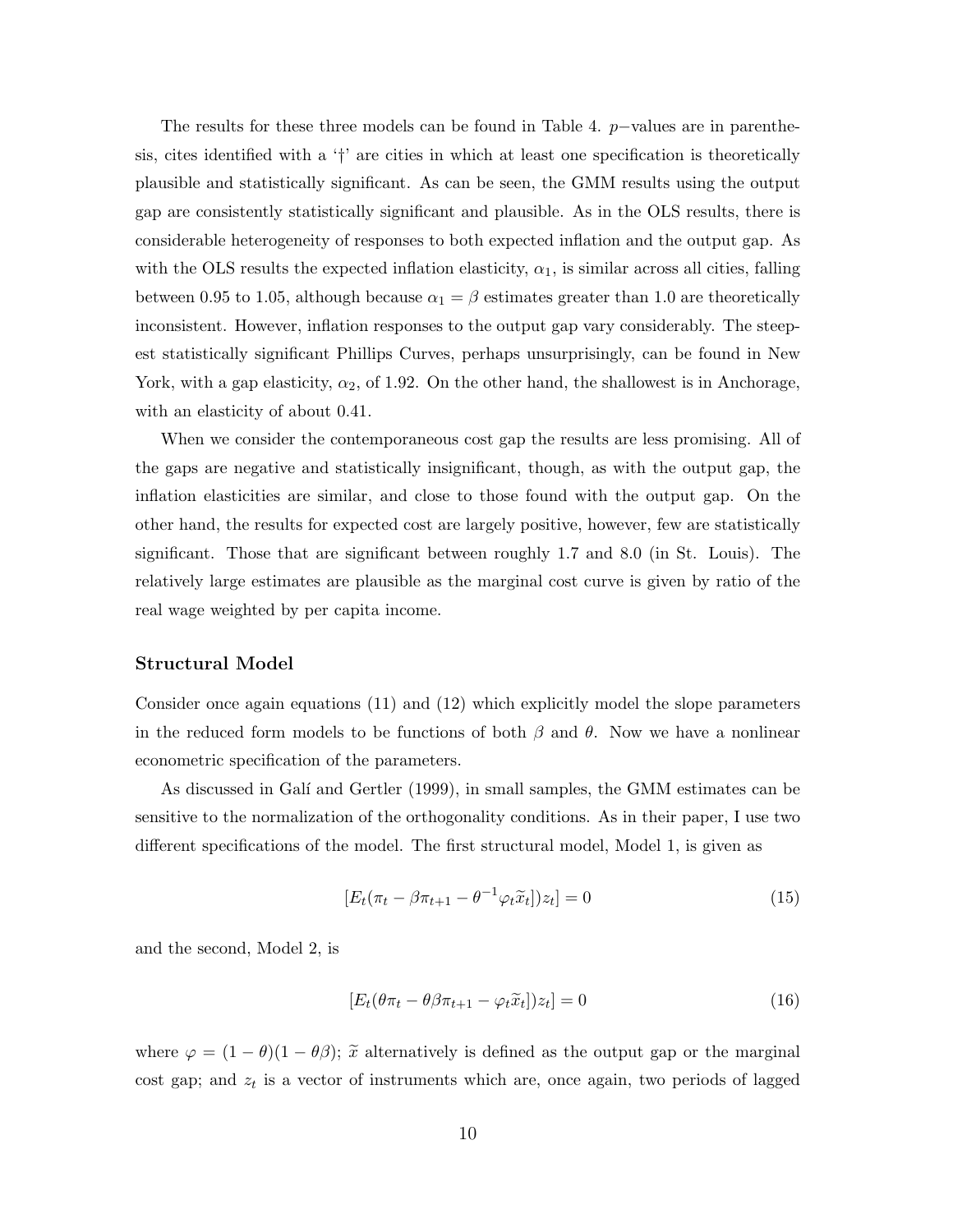city specific inflation and the annual growth of oil prices.

The structural GMM results can be found in Table 5. Again I identify successful models with a '†'. For example, consider Anchorage: Models 1 and 2 using the output gap as a measure of cost yield plausible estimates of the price adjustment parameter  $\theta$  and the discount factor  $\beta$ . However, Model 1 with the wage gap, while yielding statistically significance estimates, is at odds with theory. The maximum and minimum statistically significant theoretically plausible estimates are underlined.

First we note that far more of the structural modes are successful than the reduced form versions, the majority of the cities have at least one successful model only Chicago, Denver, Miami, New York, Pittsburgh, San Diego, and St. Louis have no statistically significant successful models. Indeed, both New York and St. Louis produce theoretically plausible models, but one of the coefficient estimates were insignificant.

Turning our attention to differences across the various cities we see considerable asymmetries in the timing of price changes as well as discount factors. The estimates here yield, in general,  $\theta \in (0.35, 0.60)$ . This implies that price changes occur between 1.5 to 3.5 years depending on the city. While the first estimate is consistent with the extant literature, the later is a bit high. However, these results have considerable policy implications across cities.

Recall that as  $\theta \to 1$  prices become perfectly flexible. It is interesting to view these results in term of the US city relative price convergence literature. Indeed, from this perspective, cities with higher price adjustment parameters should converge faster than those with closer to zero. There is some evidence when comparing these results with those found in, for example, Chen and Devereux (2003), Sonora (2008) or Basher and Carrion-i-Silvestre (forthcoming). There are several cities with relatively large adjustment parameters which also display relatively fast price convergence. For example, using the output gap Model 1 in Detroit has one of the largest price parameters and one of the faster convergence rates in Basher and Carrion-i-Silvestre (forthcoming). However, it must be noted that in the price convergence literature, price adjustment occurs in relative prices not univariate inflation or price levels.

Likewise, discount factors appear to be similarly asymmetric with some cities far more patient than others. In this context, more patience is manifested in great inflation expectation elasticity. The highest is in Anchorage with a statistically significant  $\beta = 0.9999$ using Model 2 with an output gap. The least patient is Philadelphia with Model 2 and an output gap.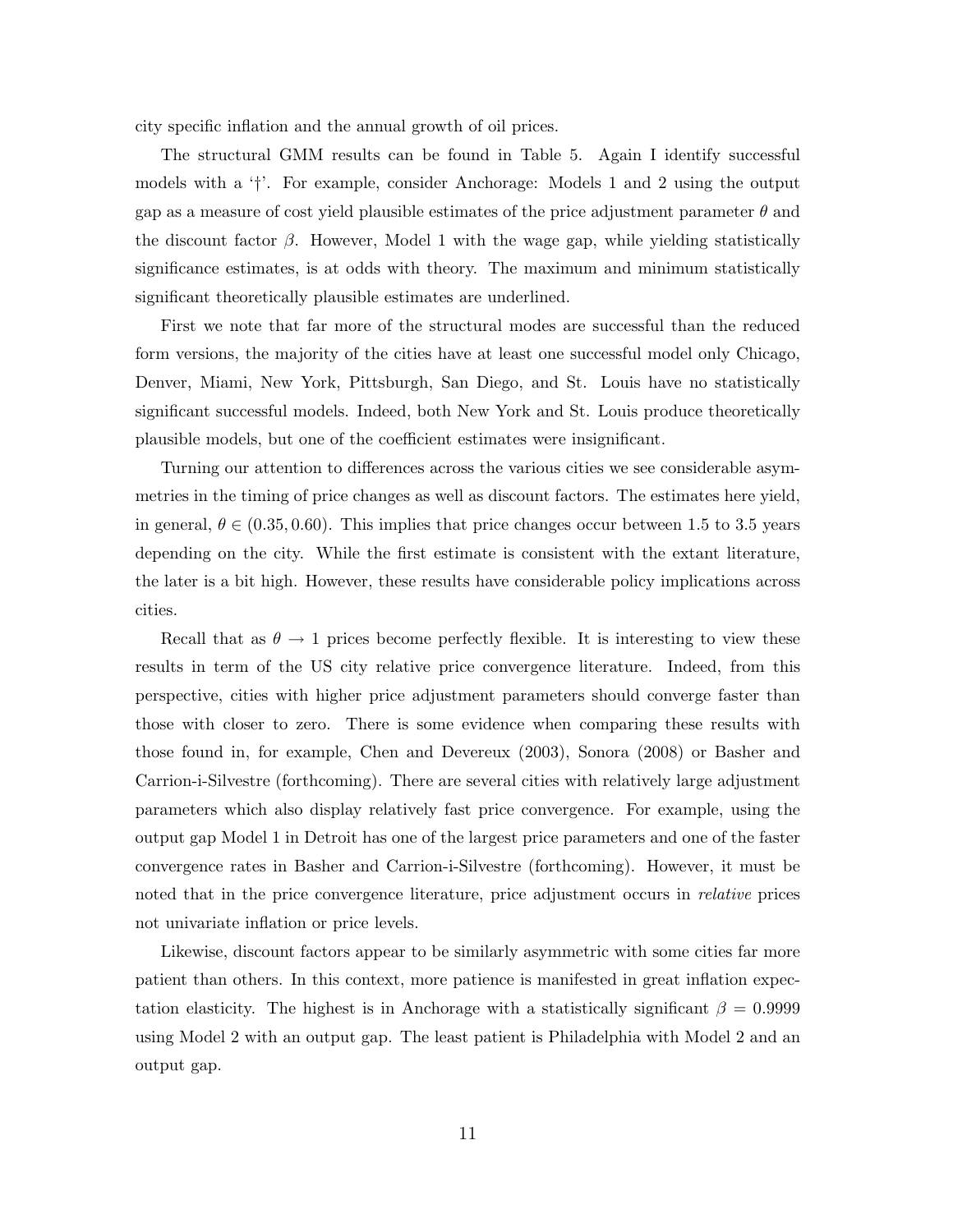Galí and Gertler (1999) argued that the  $\theta$  estimates might be biased upwards biasing the slope coefficients found in Table 4 downwards. First, is the how marginal cost is calculated as solely the function of the real wage. Though labor costs do account for the majority of cost to firms, the current paper relies on wages for costs. And secondly, to calculate real wage, city specific average number of hours worked in 2008 were backdated through the series, clearly labor supply and demand react to real wage changes over the course of the business cycle.

Nonetheless, they are less likely to be biased than when the economy as whole is estimated as individual city prices are reacting to local market conditions. With this in mind, it is important to note that the majority of the CPI is for nontraded goods and services – housing, transportation, etc. – which implies city Phillips Curves contain better information than an aggregated Phillips Curve.

A third version of the NKPC, called the hybrid NKPC, also includes a lagged inflation term in equation, however these results were not informative.<sup>4</sup>

## 4 Summary

The results presented demonstrate considerable heterogeneity of inflation dynamics across US cities. Moreover, the city-specific output gap is generally better suited to describe inflation for the period.

The results presented here imply that designing optimal monetary policy is quite challenging as each city will respond differently to monetary shocks. While this is challenging for an economy with centralized fiscal policy, the problem is compounded by other single currency areas which face decentralized fiscal authorities.

<sup>4</sup>Results are available on request.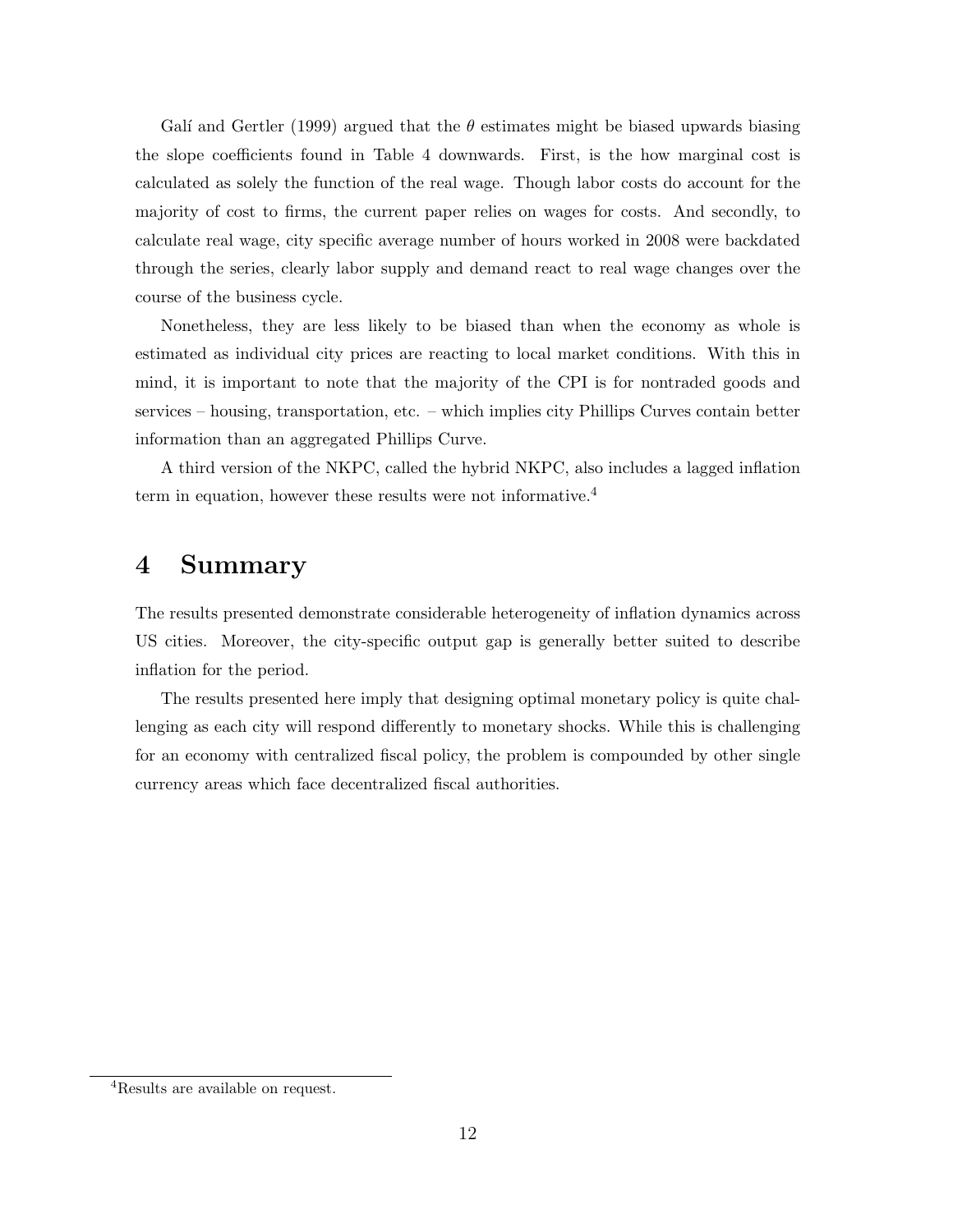### References

Basher, S.A. and Carrion-i-Silvestre, J.L. (2009). "Price level convergence, purchasing power parity and multiple structural breaks in panel data analysis: An application to U.S. cities," Journal of Time Series Econometrics, 1(1), Article 3.

Basher, Syed A. and Carrion-i-Silvestre, Josep L. (2010). " Measuring Persistence of U.S. City Prices: New Evidence from Robust Tests," forthcoming, Empirical Economics.

Calvo, Guillermo (1983. "Staggerd Prices in a Utility Maximizing Framework," Journal of Monetary Economics, 12, 383 – 98.

Cecchetti, S.G., Mark, N.C. and Sonora, R.J. (2002). "Price Index Convergence Among United States Cities," International Economic Review, 43, 1081-1099.

Chen, L.L. and Devereux, J. (2003). "What can US city price data tell us about purchasing power parity?" Journal of International Money and Finance, 22, 213 – 222.

Carlino, Gerald and Robert DeFina (1998). "The Differential Regional Effects of Monetary Policy," The Review of Economics and Statistics, 80, 572 – 587.

Carlino, Gerald and Robert DeFina (1999a). "Do States Respond Differently to Changes in Monetary Policy?" Business Review,  $17 - 27$ .

Carlino, Gerald and Robert DeFina (1999b). "The Differential Regional Effects of Monetary Policy: Evidence from the US States," Journal of Regional Science, 39, 339 - 358.

Gal´ı, Jordi and Mark Gertler (1999). "Inflation Dynamics: A Structural Econometric Framework," Journal of Monetary Economics, 44, 195 – 222.

Galí, Jordi, Mark Gertler, and J. David López-Salido (2001). "European Inflation Dynamics," European Economic Review, 45, 1237 – 1270.

Galí, Jordi, Mark Gertler, and J. David López-Salido (2005). Robustness of the Hybrid New Keynesian Phillips Curve," Journal of Monetary Economics, 52, 1107 – 1118.

Eyler, Robert C. and Robert J. Sonora (2010). "Is a National Monetary Policy Optimal?", mimeo.

Friedman, Milton (1968). "The Role of Monetary Policy," American Economic Review, x, 1-17.

Kim, Hyeongwoo (2004). "Hodrick-Prescott Filter," mimeo.

Lane, Philip R. (2000). "Asymmetric Shocks and Monetary Policy in a Currency Union," The Scandinavian Journal of Economics, 102, 585 – 604

Maravall, Augustín and Ana del Río (2001). "Time Aggregation and the Hodrick-Prescott Filter," Working Paper 0108, Banco de Esapaña.

Phillips, A.W. (1958). "The Relationship Between Unemployment and the Rate of Price Change of Money Wage Rates in the United Kingdom, 18621957," Economica, 25, 283 – 299.

Ravn, Morten O. and Harald Uhlig (1997). "On Adjusting the HP-Filter for the Frequency of Observations," mimeo, CEPR.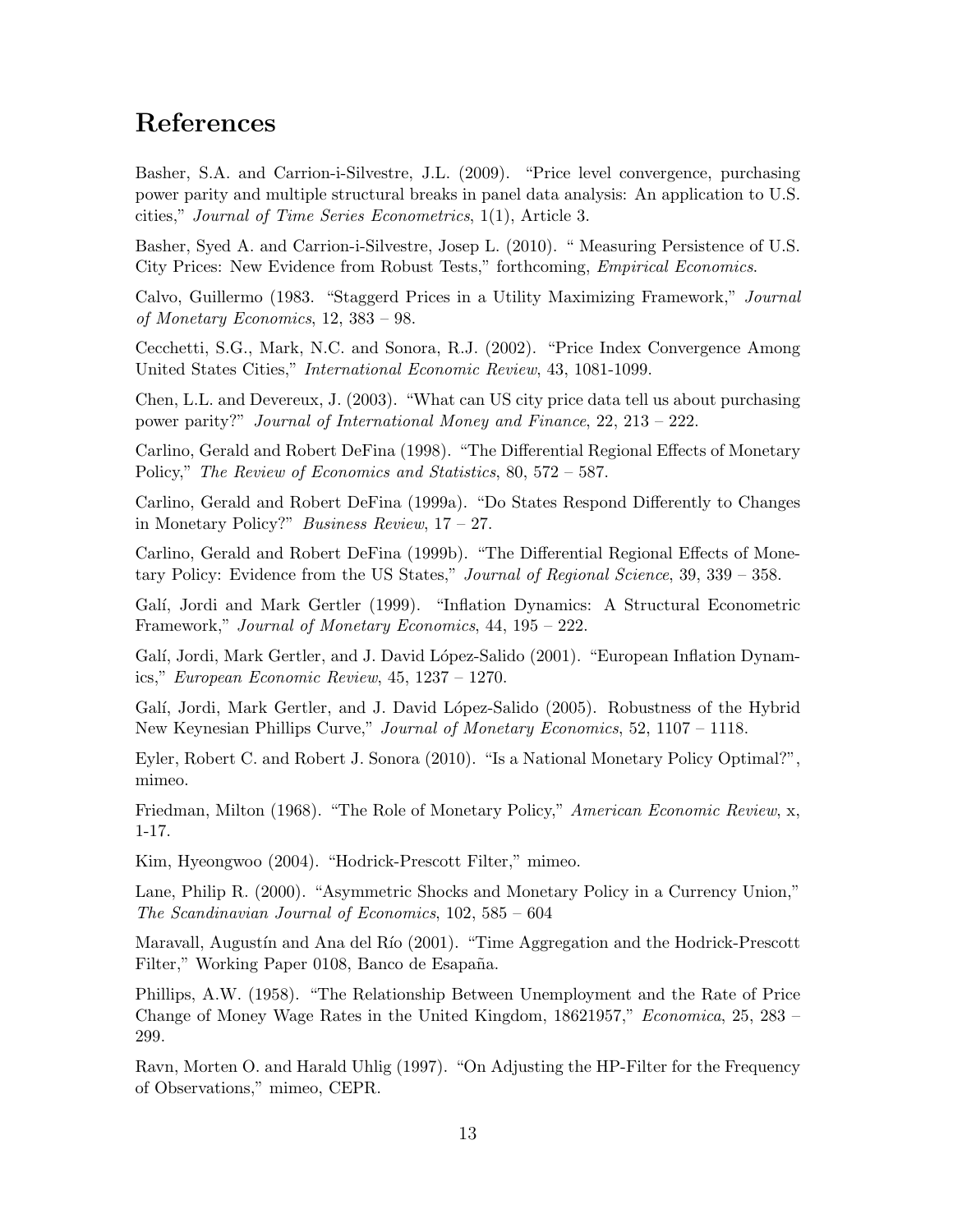Sonora, Robert J. (2008). "Bivariate relative city price convergence in the United States: 19181997," Review of Financial Economics, 17, 92 - 111

Rudd, Jeremy and Karl Whelan (2005). "New Tests of the New Keynesian Phillips Curve," Journal of Monetary Economics, 52, 1167 – 1181.

Rudd, Jeremy and Karl Whelan (2007). "Modelling Inflation Dynamics: A Critical Review of Recent Research,", Journal of Money Credit and Banking, 39, 155 – 170.

Samuelson, Paul and Robert Solow (1960). "The Problem of Achieving and Maintaining a Stable Price Level: Analytical Aspects of Anti-Inflation Policy," American Economic Review, 177 – 194.

Taylor, John (1980). "Aggregate Dynamics in Staggered Contracts," Journal of Political Economy,  $88, 1 - 23$ .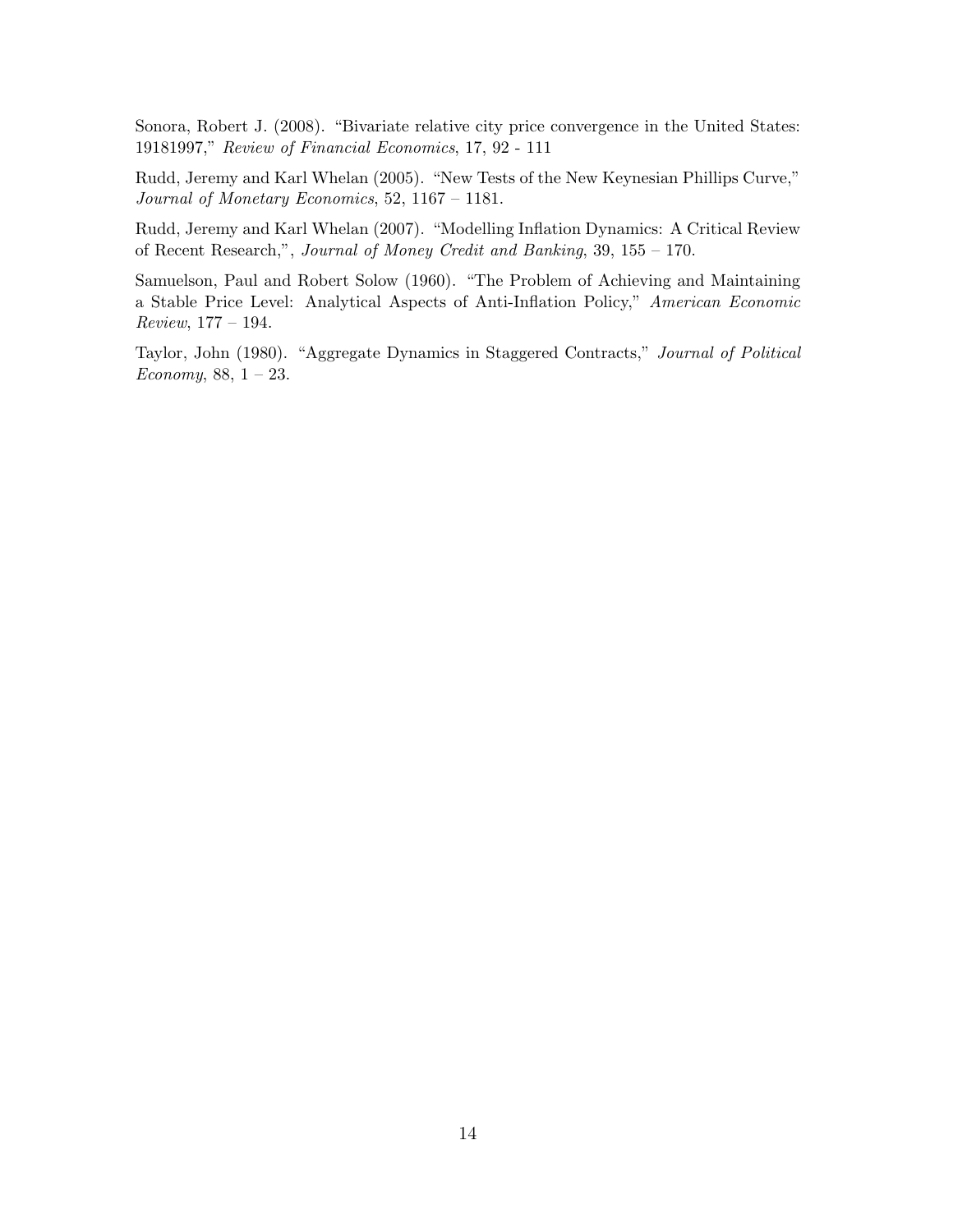## Tables

ł,

|            | Inflation |           | Total Income |       | Per Capita Wage |       | Mean Real Wage |       |
|------------|-----------|-----------|--------------|-------|-----------------|-------|----------------|-------|
|            | Mean      | StDev     | Mean         | StDev | Mean            | StDev | Mean           | StDev |
| <b>ANC</b> | 4.135     | 3.062     | 22.339       | 0.897 | 10.147          | 0.460 | 3.200          | 0.052 |
| ATL        | 4.610     | 3.018     | 24.591       | 1.061 | 9.950           | 0.628 | 2.913          | 0.117 |
| <b>BOS</b> | 4.853     | 2.672     | 25.071       | 0.837 | 10.035          | 0.676 | 3.094          | 0.137 |
| <b>CHI</b> | 4.660     | 2.977     | 25.729       | 0.755 | 10.042          | 0.580 | 3.077          | 0.077 |
| <b>CIN</b> | 4.608     | 3.046     | 24.068       | 0.798 | 9.917           | 0.557 | 2.997          | 0.069 |
| CLE        | 4.697     | 3.295     | 24.302       | 0.655 | 9.962           | 0.532 | 2.964          | 0.060 |
| <b>DEN</b> | 4.980     | 3.445     | 24.129       | 0.973 | 9.994           | 0.608 | 3.058          | 0.072 |
| <b>DET</b> | 4.552     | 3.133     | 25.017       | 0.682 | 10.093          | 0.539 | 3.159          | 0.056 |
| <b>DFW</b> | 4.657     | 3.394     | 24.867       | 1.017 | 9.963           | 0.624 | 2.909          | 0.107 |
| <b>HON</b> | 4.650     | 2.965     | 23.357       | 0.775 | 9.881           | 0.556 | 2.991          | 0.052 |
| HOU        | 4.563     | 3.459     | 24.829       | 1.000 | 10.018          | 0.603 | 2.883          | 0.107 |
| <b>KCM</b> | 4.515     | 3.078     | 23.991       | 0.811 | 9.903           | 0.568 | 2.948          | 0.080 |
| LAX        | 4.785     | 3.062     | 25.940       | 0.815 | 10.037          | 0.587 | 3.093          | 0.065 |
| MIA        | 3.423     | 2.876     | 24.886       | 0.968 | 9.875           | 0.594 | 3.689          | 1.597 |
| MIL        | 4.647     | 3.263     | 23.905       | 0.730 | 9.919           | 0.551 | 2.982          | 0.076 |
| <b>MIN</b> | 4.750     | 3.093     | 24.524       | 0.889 | 9.974           | 0.597 | 3.070          | 0.084 |
| <b>NYC</b> | 4.828     | 2.356     | 26.541       | 0.775 | 10.143          | 0.657 | 3.106          | 0.126 |
| PHI        | 4.692     | 2.739     | 25.253       | 0.766 | 9.985           | 0.602 | 3.012          | 0.085 |
| PIT        | 4.695     | 2.934     | 24.386       | 0.669 | 9.810           | 0.549 | 2.985          | 0.056 |
| <b>SFO</b> | 4.668     | 3.249     | 23.923       | 0.915 | 9.918           | 0.576 | 2.970          | 0.068 |
| <b>SDO</b> | 5.348     | 3.534     | 24.328       | 0.978 | 9.913           | 0.607 | 3.105          | 0.082 |
| <b>SEA</b> | 4.872     | 3.361     | 24.494       | 0.961 | 10.018          | 0.608 | 3.162          | 0.078 |
| <b>SFO</b> | 4.857     | 3.168     | 25.083       | 0.867 | 10.136          | 0.651 | 2.985          | 0.123 |
| STL        | 4.480     | 3.077     | 24.447       | 0.748 | 9.926           | 0.560 | 2.951          | 0.073 |
| <b>USA</b> | 4.697     | $2.855\,$ | 28.957       | 0.833 | 9.895           | 0.583 | 2.883          | 0.078 |

Table 1: Descriptive Statistics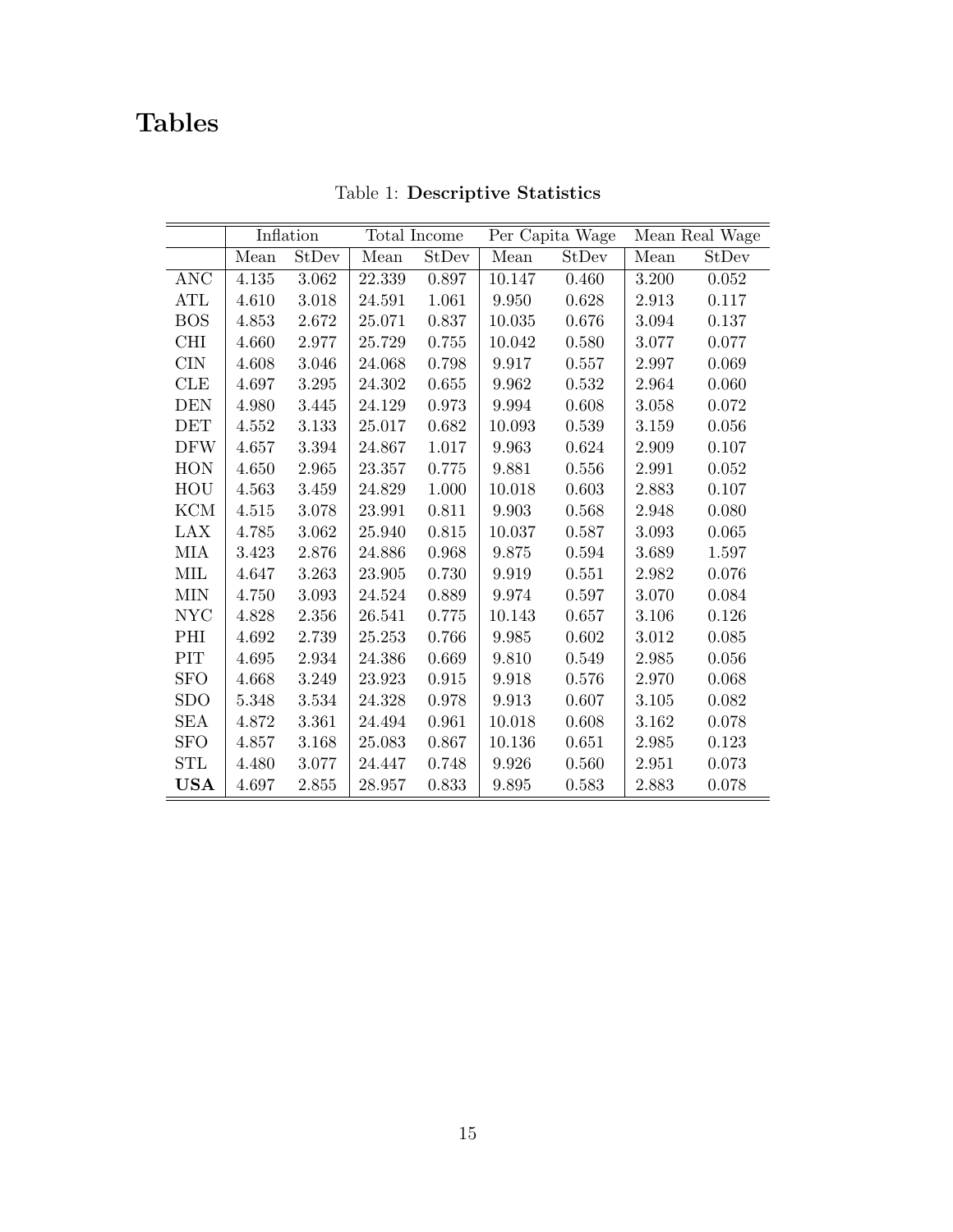|             | π                        | Output Gap                               | Wage Gap   | Break Year |
|-------------|--------------------------|------------------------------------------|------------|------------|
| <b>ANC</b>  | $-2.872*$                | $-6.459**$                               | $-3.763**$ | 1986       |
| $\rm {ATL}$ | $-4.444**$               | $-3.570**$                               | $-2.960**$ | 1980       |
| <b>BOS</b>  | $-3.870**$               | $-3.798**$                               | $-3.617**$ | 1985       |
| <b>CHI</b>  | $-3.091**$               | $-4.202**$                               | $-2.990**$ | 1985       |
| <b>CIN</b>  | $\textbf{-2.819}^{\ast}$ | $-3.793**$                               | $-2.837*$  | 1985       |
| <b>CLE</b>  | $-3.208**$               | $-3.608**$                               | $-3.386**$ | 1985       |
| <b>DEN</b>  | $-2.647*$                | $-3.195**$                               | $-2.749*$  | 1985       |
| DET         | $-3.351**$               | $-3.990**$                               | $-3.083**$ | 1985       |
| <b>DFW</b>  | $-2.627*$                | $-2.894*$                                | $-2.627*$  | 1985       |
| <b>HON</b>  | $-3.421**$               | $\textbf{-3.310}^{\textbf{\texttt{**}}}$ | $-3.219**$ | 1985       |
| HOU         | $-2.874*$                | $-3.612**$                               | $-2.750*$  | 1985       |
| <b>KCM</b>  | $-2.987**$               | $-4.064**$                               | $-2.396$   | 1979       |
| LAX         | $-3.045^{\ast\ast}$      | $-3.735**$                               | $-3.075**$ | 1985       |
| <b>MIA</b>  | $-3.206**$               | $-4.964**$                               | $-5.377**$ | 1980       |
| <b>MIL</b>  | $-2.941**$               | $-3.966**$                               | $-3.346**$ | 1985       |
| MIN         | $-3.944**$               | $-3.468**$                               | $-2.563$   | 1985       |
| <b>NYC</b>  | $-4.879**$               | $-4.333**$                               | $-3.847**$ | 1985       |
| PHI         | $-4.463**$               | $-5.049**$                               | $-3.918**$ | 1985       |
| PIT         | $-3.325**$               | $-4.740**$                               | $-2.651*$  | 1985       |
| POR         | $-3.191**$               | $-2.956**$                               | $-2.717*$  | 1985       |
| <b>SDO</b>  | $-3.003**$               | $-4.184**$                               | $-2.629*$  | 1979       |
| SEA         | $-3.346**$               | $-3.587**$                               | $-3.120**$ | 1985       |
| <b>SFO</b>  | $-4.014**$               | $-4.028**$                               | $-3.601**$ | 1985       |
| <b>STL</b>  | $-2.717**$               | $-3.229**$                               | $-2.861*$  | 1985       |
| <b>USA</b>  | $-3.140**$               | $-3.916**$                               | $-2.974**$ | 1985       |
| Energy      | $-3.938**$               |                                          |            |            |

Table 2: Unit Root Tests

Notes: "\*" and "\*\*" denote rejection of a unit root at the  $10\%$  and  $5\%$  level respectively. Break is the year of an intercept and slope break using Zivot-Andrews' Model 'C'.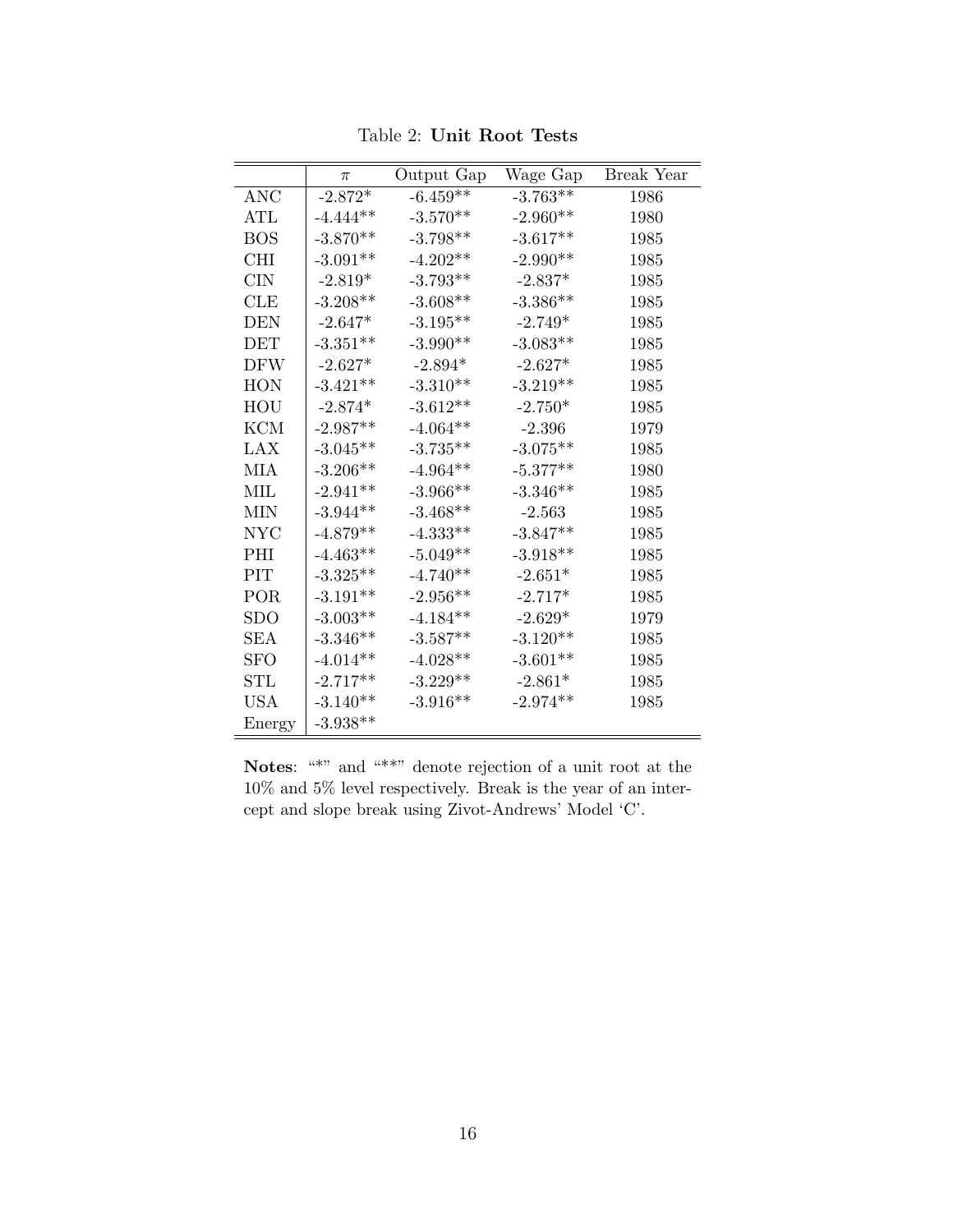|                  |                | Lagged Inflation |                |             | Expected Future Inflation |                |                |           |  |
|------------------|----------------|------------------|----------------|-------------|---------------------------|----------------|----------------|-----------|--|
|                  |                | Output Gap       |                | Wage Gap    |                           | Output Gap     |                | Wage Gap  |  |
|                  | $\pi$          | Gap              | $\pi$          | Gap         | $\pi$                     | Gap            | $\pi$          | Gap       |  |
| ANC <sup>†</sup> | $0.611*$       | 0.005            | $0.573*$       | $-0.086$    | $0.622*$                  | $0.213*$       | $0.621*$       | $-0.563*$ |  |
|                  | (0.000)        | (0.468)          | (0.000)        | (0.809)     | (0.000)                   | (0.001)        | (0.000)        | (0.001)   |  |
| ATL <sup>†</sup> | $0.668*$       | $0.358^{\ast}$   | $0.617*$       | $-0.169$    | $0.580*$                  | 0.040          | $0.613*$       | 0.206     |  |
|                  | (0.000)        | (0.003)          | (0.000)        | (0.881)     | (0.000)                   | (0.832)        | (0.000)        | (0.383)   |  |
| <b>BOS</b>       | $0.561*$       | $\,0.164\,$      | $0.543^{\ast}$ | $-0.088$    | $0.461*$                  | $0.191\,$      | $0.444*$       | $-0.248$  |  |
|                  | (0.000)        | (0.113)          | (0.000)        | (0.729)     | (0.000)                   | (0.253)        | (0.001)        | (0.346)   |  |
| <b>CHI</b>       | $0.616*$       | $\,0.194\,$      | $0.654^{\ast}$ | 0.144       | $0.588*$                  | 0.161          | $0.594^{\ast}$ | $-0.022$  |  |
|                  | (0.000)        | (0.154)          | (0.000)        | (0.168)     | (0.000)                   | (0.449)        | (0.000)        | (0.935)   |  |
| <b>CIN</b>       | $0.618*$       | $-0.057$         | $0.638*$       | $0.154\,$   | $0.602*$                  | $-0.033$       | $0.605*$       | $0.136\,$ |  |
|                  | (0.000)        | (0.597)          | (0.000)        | (0.181)     | (0.000)                   | (0.887)        | (0.000)        | (0.606)   |  |
| CLE              | $0.625*$       | 0.078            | $0.644*$       | 0.078       | $0.582*$                  | $0.056\,$      | $0.580*$       | $-0.125$  |  |
|                  | (0.000)        | (0.355)          | (0.000)        | (0.291)     | (0.000)                   | (0.818)        | (0.000)        | (0.667)   |  |
| <b>DEN</b>       | $0.651*$       | 0.038            | $0.641*$       | $-0.072$    | $0.641*$                  | 0.268          | $0.636*$       | $-0.095$  |  |
|                  | (0.000)        | (0.409)          | (0.000)        | (0.673)     | (0.000)                   | (0.132)        | (0.000)        | (0.742)   |  |
| DET <sub>†</sub> | $0.610^{\ast}$ | $0.396^{\ast}$   | $0.566^{\ast}$ | $\,0.031\,$ | $0.537^{\ast}$            | $-0.065$       | $0.519^{\ast}$ | $-0.014$  |  |
|                  | (0.000)        | (0.002)          | (0.000)        | (0.424)     | (0.000)                   | (0.671)        | (0.000)        | (0.949)   |  |
| DFW†             | $0.598^{\ast}$ | $\,0.033\,$      | $0.619*$       | 0.080       | $0.573^{\ast}$            | $0.353*$       | $0.549^{\ast}$ | $-0.001$  |  |
|                  | (0.000)        | (0.400)          | (0.000)        | (0.261)     | (0.000)                   | (0.035)        | (0.000)        | (0.998)   |  |
| HON <sup>+</sup> | $0.641*$       | $-0.075$         | $0.692*$       | $0.180*$    | $0.665*$                  | $0.557*$       | $0.619*$       | $-0.385$  |  |
|                  | (0.000)        | (0.659)          | (0.000)        | (0.079)     | (0.000)                   | (0.006)        | (0.000)        | (0.174)   |  |
| HOU              | $0.641*$       | $-0.133$         | $0.630*$       | $0.125\,$   | $0.671*$                  | $0.379*$       | $0.580*$       | $-0.343$  |  |
|                  | (0.000)        | (0.934)          | (0.000)        | (0.108)     | (0.000)                   | (0.000)        | (0.000)        | (0.105)   |  |
| <b>KCM</b>       | $0.559^{\ast}$ | 0.057            | $0.582*$       | 0.111       | $0.512*$                  | 0.100          | $0.521*$       | 0.072     |  |
|                  | (0.000)        | (0.407)          | (0.000)        | (0.279)     | (0.000)                   | (0.709)        | (0.000)        | (0.813)   |  |
| LAX <sup>†</sup> | $0.559^{\ast}$ | $0.190\,$        | $0.556^{\ast}$ | $-0.092$    | $0.508^{\ast}$            | $0.413^{\ast}$ | $0.484*$       | $-0.122$  |  |
|                  | (0.000)        | (0.140)          | (0.000)        | (0.748)     | (0.000)                   | (0.043)        | (0.001)        | (0.599)   |  |
| MIA†‡            | $0.761*$       | $-0.139$         | $0.784*$       | $0.132\,$   | $0.620*$                  | $0.563^{\ast}$ | $0.563^{\ast}$ | $-0.194$  |  |
|                  | (0.000)        | (0.811)          | (0.000)        | (0.166)     | (0.000)                   | (0.003)        | (0.004)        | (0.460)   |  |
| MIL†             | $0.653*$       | $-0.055$         | $0.697*$       | 0.201       | $0.629*$                  | $0.374*$       | $0.627*$       | $-0.130$  |  |
|                  | (0.000)        | (0.613)          | (0.000)        | (0.063)     | (0.000)                   | (0.084)        | (0.000)        | (0.618)   |  |
| MIN†             | $0.626*$       | $0.477^{\ast}$   | $0.589*$       | $-0.224$    | $0.578^{\ast}$            | 0.340          | $0.612*$       | 0.320     |  |
|                  | (0.000)        | (0.019)          | (0.000)        | (0.886)     | (0.000)                   | (0.199)        | (0.000)        | (0.237)   |  |

Table 3: OLS Regressions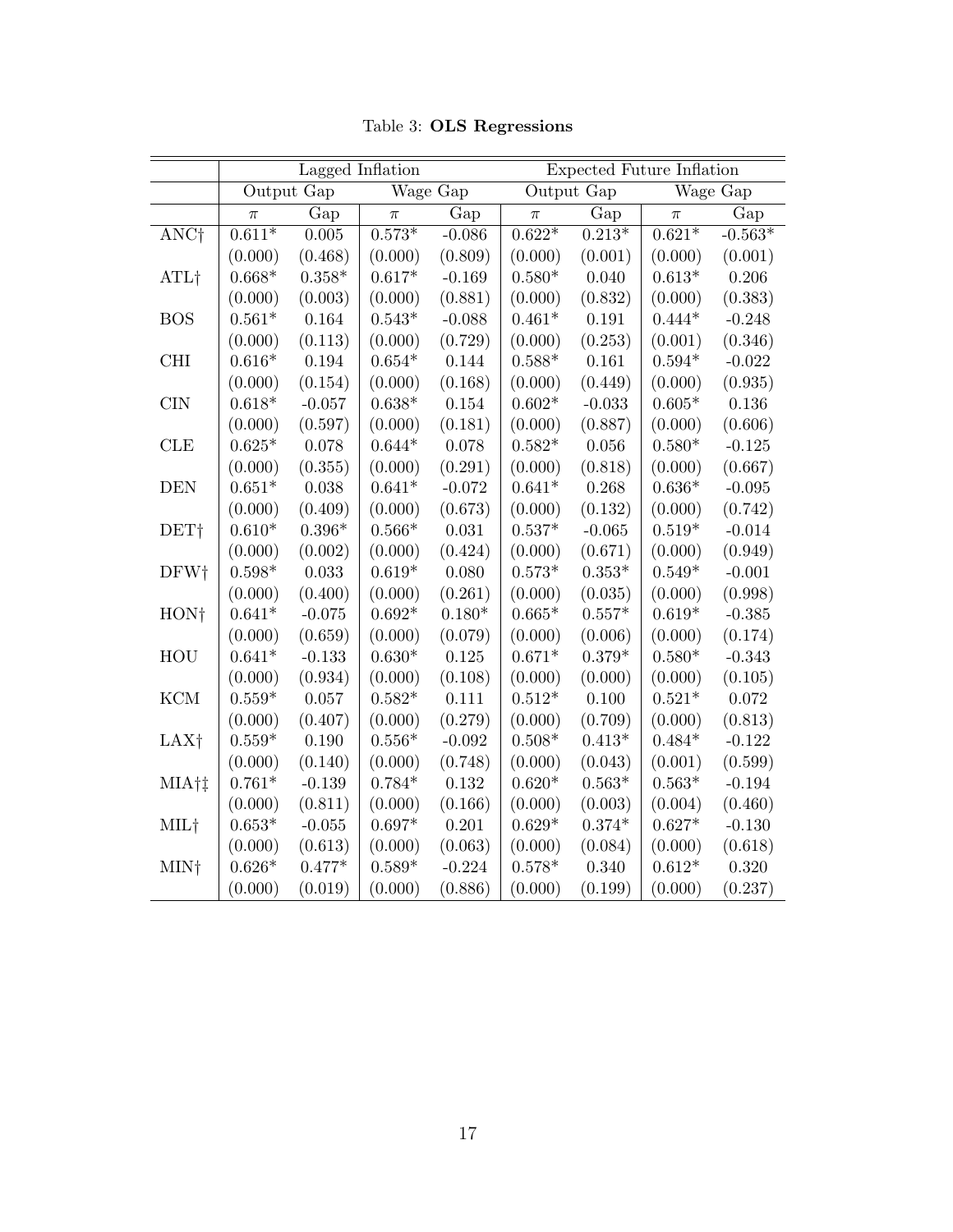|                  |          | Lagged Inflation |          |          | Expected Future Inflation |          |          |          |  |
|------------------|----------|------------------|----------|----------|---------------------------|----------|----------|----------|--|
|                  |          | Output Gap       | Wage Gap |          | Output Gap                |          | Wage Gap |          |  |
| <b>NYC</b>       | $0.637*$ | $-0.023$         | $0.641*$ | 0.028    | $0.603*$                  | 0.177    | $0.583*$ | $-0.091$ |  |
|                  | (0.000)  | (0.581)          | (0.000)  | (0.409)  | (0.000)                   | (0.206)  | (0.000)  | (0.662)  |  |
| PHI              | $0.536*$ | $-0.085$         | $0.540*$ | 0.042    | $0.455*$                  | 0.307    | $0.438*$ | 0.063    |  |
|                  | (0.000)  | (0.643)          | (0.000)  | (0.400)  | (0.000)                   | (0.255)  | (0.001)  | (0.858)  |  |
| PIT <sup>+</sup> | $0.648*$ | $-0.262$         | $0.662*$ | $0.178*$ | $0.562*$                  | $0.349*$ | $0.540*$ | $-0.284$ |  |
|                  | (0.000)  | (0.948)          | (0.000)  | (0.050)  | (0.000)                   | (0.048)  | (0.000)  | (0.141)  |  |
| POR <sup>+</sup> | $0.590*$ | 0.027            | $0.620*$ | 0.104    | $0.619*$                  | $0.477*$ | $0.566*$ | $-0.199$ |  |
|                  | (0.000)  | (0.444)          | (0.000)  | (0.264)  | (0.000)                   | (0.004)  | (0.000)  | (0.425)  |  |
| SDO†             | $0.572*$ | 0.187            | $0.625*$ | 0.110    | $0.575*$                  | $0.533*$ | $0.546*$ | $-0.270$ |  |
|                  | (0.000)  | (0.167)          | (0.000)  | (0.241)  | (0.000)                   | (0.006)  | (0.000)  | (0.322)  |  |
| SEA†             | $0.574*$ | 0.046            | $0.563*$ | $-0.092$ | $0.542*$                  | $0.377*$ | $0.522*$ | $-0.056$ |  |
|                  | (0.000)  | (0.364)          | (0.000)  | (0.729)  | (0.000)                   | (0.004)  | (0.000)  | (0.809)  |  |
| SFO <sup>+</sup> | $0.578*$ | 0.142            | $0.518*$ | $-0.282$ | $0.540*$                  | $0.259*$ | $0.506*$ | $-0.318$ |  |
|                  | (0.000)  | (0.146)          | (0.000)  | (0.955)  | (0.001)                   | (0.097)  | (0.002)  | (0.286)  |  |
| STL              | $0.604*$ | 0.073            | $0.633*$ | 0.154    | $0.560*$                  | 0.263    | $0.575*$ | 0.215    |  |
|                  | (0.000)  | (0.400)          | (0.000)  | (0.170)  | (0.000)                   | (0.418)  | (0.000)  | (0.501)  |  |
| <b>USA</b>       | $0.613*$ | 0.057            | $0.641*$ | 0.115    | $0.577*$                  | 0.346    | $0.564*$ | $-0.007$ |  |
|                  | (0.000)  | (0.369)          | (0.000)  | (0.191)  | (0.000)                   | (0.109)  | (0.000)  | (0.980)  |  |

Table 3: OLS Regressions(Cont.)

Notes: Constant term and oil inflation are not presented to minimize clutter, results available on request. p−values are in parenthesis. Cities identified with a '†' are cities where both inflation and the gap and/or the mpc are statistically significant, at the 10% level or better, in at least one of the regressions. ‡Miami sample begins in 1979. '\*'s denote estimates of the gap parameter which are significant at the  $10\%$ level or better.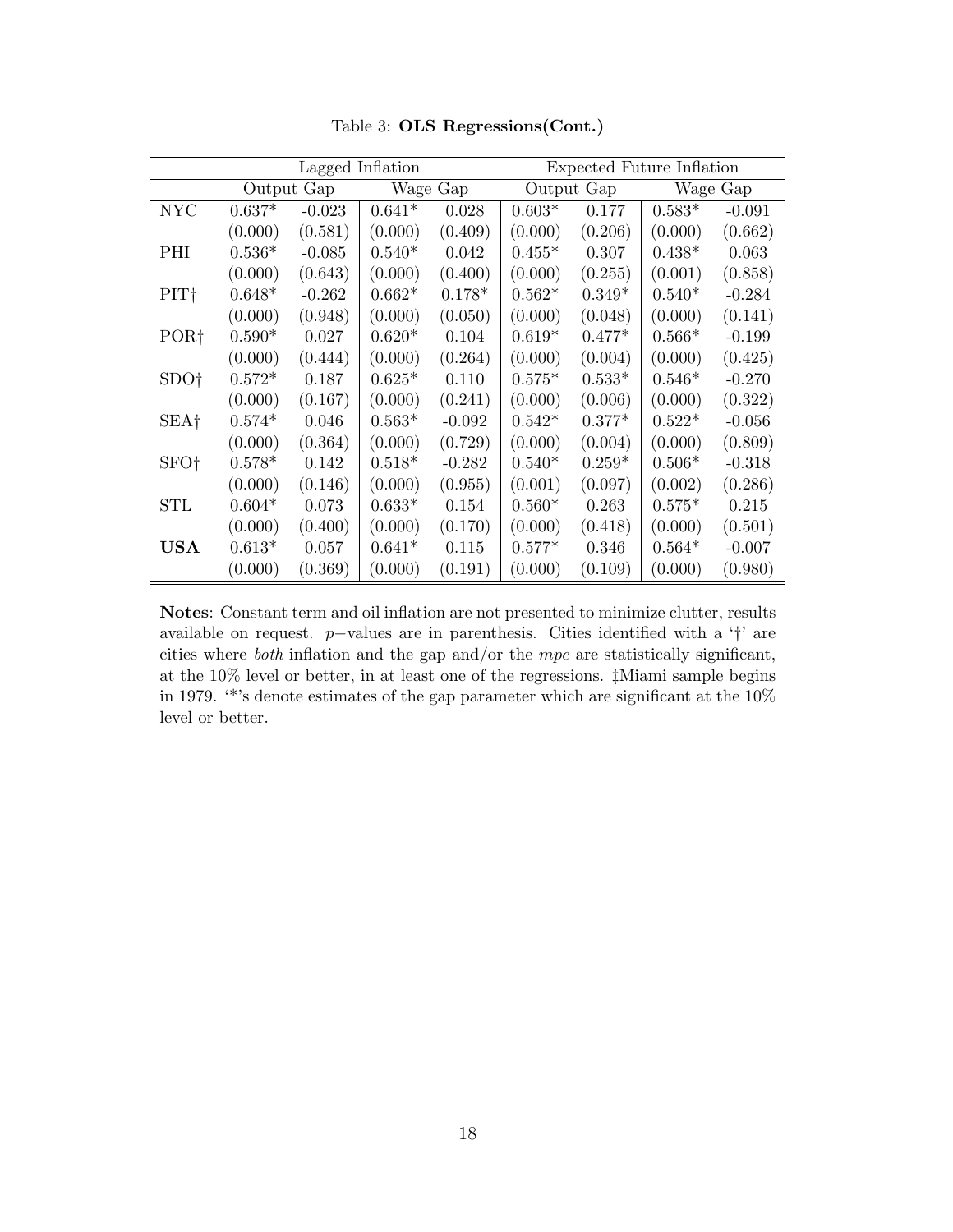|                  |            | Output Gap |            | Wage Gap    | Expected Wage Gap |            |  |
|------------------|------------|------------|------------|-------------|-------------------|------------|--|
|                  | π          | Gap        | $\pi$      | $\cal MC$   | $\pi$             | $\cal MC$  |  |
| ANC <sup>+</sup> | $0.983***$ | $0.406***$ | $1.029***$ | $-1.424***$ | $1.235***$        | $-1.180$   |  |
|                  | (0.000)    | (0.000)    | (0.000)    | (0.000)     | (0.000)           | (0.180)    |  |
| <b>ATL</b>       | $0.954***$ | 0.437      | $0.948***$ | $-0.346$    | $1.017***$        | $1.788***$ |  |
|                  | (0.000)    | (0.440)    | (0.000)    | (0.627)     | (0.000)           | (0.000)    |  |
| <b>BOS</b>       | $0.999***$ | 0.469      | $0.995***$ | $-0.547$    | $1.021***$        | $-0.072$   |  |
|                  | (0.000)    | (0.161)    | (0.000)    | (0.132)     | (0.000)           | (0.928)    |  |
| <b>CHI</b>       | $1.049***$ | $1.441**$  | $0.954***$ | $-0.510$    | $0.966***$        | 0.250      |  |
|                  | (0.000)    | (0.031)    | (0.000)    | (0.539)     | (0.000)           | (0.805)    |  |
| <b>CIN</b>       | $1.011***$ | $1.499*$   | $1.003***$ | $-1.590$    | $0.996***$        | 0.353      |  |
|                  | (0.000)    | (0.054)    | (0.000)    | (0.163)     | (0.000)           | (0.648)    |  |
| <b>CLE</b>       | $0.932***$ | 0.384      | $0.943***$ | $-0.866$    | $0.965***$        | 0.524      |  |
|                  | (0.000)    | (0.546)    | (0.000)    | (0.190)     | (0.000)           | (0.424)    |  |
| <b>DEN</b>       | $0.989***$ | 2.000      | $0.985***$ | $-1.219$    | $1.000***$        | 0.064      |  |
|                  | (0.000)    | (0.329)    | (0.000)    | (0.291)     | (0.000)           | (0.945)    |  |
| <b>DET</b>       | $0.942***$ | 0.613      | $0.949***$ | $-0.996$    | $1.008***$        | $2.531***$ |  |
|                  | (0.000)    | (0.262)    | (0.000)    | (0.218)     | (0.000)           | (0.003)    |  |
| <b>DFW</b>       | $1.088***$ | $1.202***$ | $0.919***$ | $-0.698$    | $0.966***$        | 0.368      |  |
|                  | (0.000)    | (0.009)    | (0.000)    | (0.208)     | (0.000)           | (0.563)    |  |
| HON              | $0.956***$ | 0.472      | $0.910***$ | $-0.882$    | $0.944***$        | 0.088      |  |
|                  | (0.000)    | (0.181)    | (0.000)    | (0.230)     | (0.000)           | (0.905)    |  |
| HOU              | $1.029***$ | $0.580**$  | $0.992***$ | $-0.879$    | $1.047***$        | $-0.621$   |  |
|                  | (0.000)    | (0.036)    | (0.000)    | (0.044)     | (0.000)           | (0.199)    |  |
| <b>KCM</b>       | $1.034***$ | 8.022      | $1.055***$ | $-2.868$    | $0.973***$        | $-1.274$   |  |
|                  | (0.001)    | (0.492)    | (0.000)    | 0.401       | (0.000)           | (0.606)    |  |
| LAX <sup>†</sup> | $0.979***$ | $1.061*$   | $0.955***$ | $-0.644$    | $0.972***$        | $0.732*$   |  |
|                  | (0.000)    | (0.073)    | (0.000)    | 0.271       | (0.000)           | (0.085)    |  |
| MIA‡             | $1.016***$ | $0.785***$ | $0.977***$ | $-1.454$    | $1.189***$        | $1.918***$ |  |
|                  | (0.000)    | (0.000)    | (0.000)    | $0.019\,$   | (0.000)           | (0.001)    |  |
| MIL              | $1.012***$ | $1.272**$  | $0.963***$ | $-1.599$    | $0.965***$        | $-1.194$   |  |
|                  | (0.000)    | (0.011)    | (0.000)    | $0.051\,$   | (0.000)           | (0.301)    |  |
| <b>MIN</b>       | $0.942***$ | 0.288      | $0.971***$ | $-0.019$    | $1.026***$        | $2.267***$ |  |
|                  | (0.000)    | (0.659)    | (0.000)    | 0.976       | (0.000)           | (0.001)    |  |

Table 4: Reduced Form GMM Regressions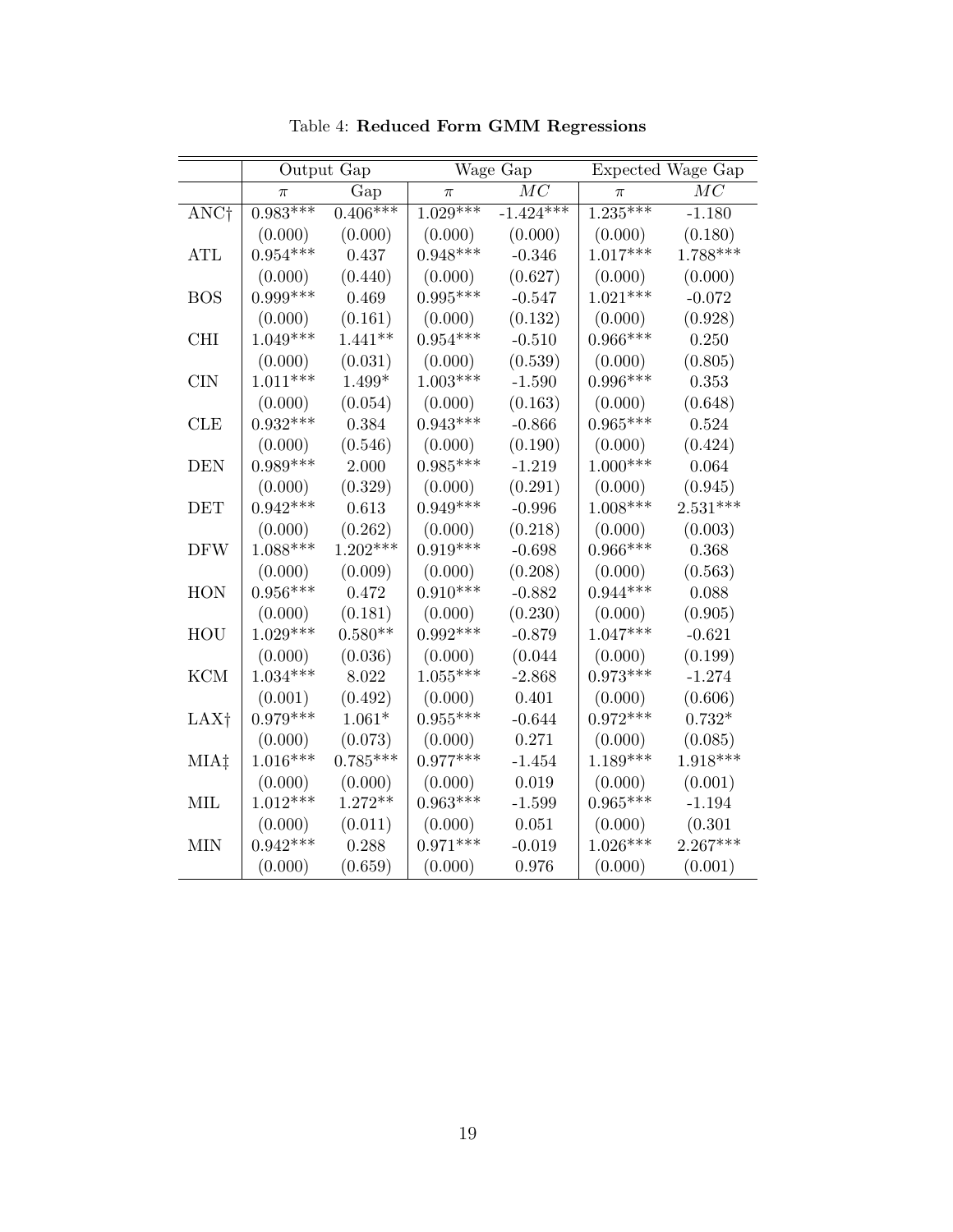|                  |            | Output Gap |            | Wage Gap | Expected Wage Gap |            |  |
|------------------|------------|------------|------------|----------|-------------------|------------|--|
|                  | $\pi$      | Gap        | $\pi$      | Gap      | $\pi$             | Gap        |  |
| <b>NYC</b>       | $1.047***$ | $1.923**$  | $0.996***$ | $-0.907$ | $0.995***$        | 0.268      |  |
|                  | (0.000)    | (0.042)    | (0.000)    | 0.324    | (0.000)           | (0.735)    |  |
| <b>PHI</b>       | $0.889***$ | 4.486      | $0.967***$ | $-0.655$ | $1.009***$        | 1.541      |  |
|                  | (0.000)    | (0.114)    | (0.000)    | 0.708    | (0.000)           | (0.500)    |  |
| <b>PIT</b>       | $1.023***$ | $1.033**$  | $1.057***$ | $-1.346$ | $0.953***$        | $-0.486$   |  |
|                  | (0.000)    | (0.028)    | (0.000)    | 0.011    | (0.000)           | (0.203)    |  |
| POR              | $1.010***$ | $1.120***$ | $0.913***$ | $-2.660$ | $0.961***$        | 0.170      |  |
|                  | (0.000)    | (0.001)    | (0.000)    | 0.023    | (0.000)           | (0.830)    |  |
| $_{\rm SDO}$     | $1.026***$ | $1.649**$  | $0.973***$ | $-2.470$ | $0.975***$        | $-2.103$   |  |
|                  | (0.000)    | (0.013)    | (0.000)    | 0.134    | (0.000)           | (0.425)    |  |
| SEA <sup>†</sup> | $1.020***$ | $0.863***$ | $0.889***$ | $-0.171$ | $0.955***$        | $0.697*$   |  |
|                  | (0.000)    | (0.004)    | (0.000)    | 0.722    | (0.000)           | (0.069)    |  |
| <b>SFO</b>       | $0.927***$ | 0.090      | $0.914***$ | $-0.230$ | $1.040***$        | $1.884***$ |  |
|                  | (0.000)    | (0.846)    | (0.000)    | 0.629    | (0.000)           | (0.002)    |  |
| STL              | $1.020***$ | 3.737      | $1.003***$ | $-0.988$ | $1.010***$        | $8.476*$   |  |
|                  | (0.000)    | (0.226)    | (0.000)    | 0.481    | (0.000)           | (0.087)    |  |
| <b>USA</b>       | $1.031***$ | $1.228**$  | $0.957***$ | $-0.976$ | $0.994***$        | 0.319      |  |
|                  | (0.000)    | (0.039)    | (0.000)    | 0.231    | (0.000)           | (0.665)    |  |

Table 4: Reduced Form GMM Regressions (Cont.)

Notes: *p*−values are in parenthesis. ‡Miami sample begins in 1979. \*\*\*, \*\*, and \* represent rejection of the null hypothesis at the 1%, 5%, and 10% level respectively. Cities identified with a '†' are cities where estimates in at least one model are statistically significant and with estimates which conform to theory,  $\beta<1.$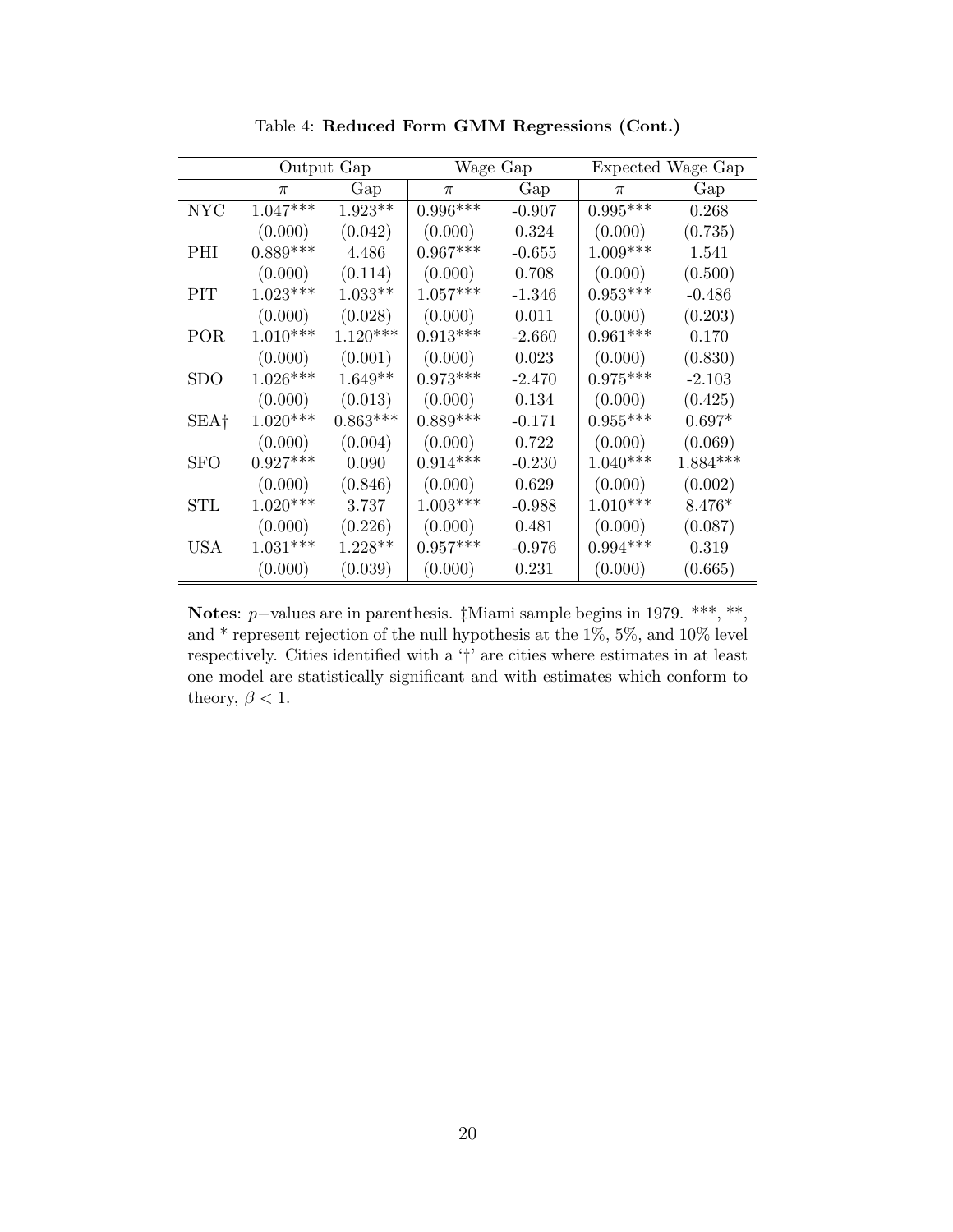|                  |             | Output Gap  |             |              | Marginal Cost Gap |             |                     |             |
|------------------|-------------|-------------|-------------|--------------|-------------------|-------------|---------------------|-------------|
|                  | Model 1     |             | Model $2$   |              | Model 1           |             | Model 2             |             |
|                  | $\theta$    | $\beta$     | $\theta$    | $\beta$      | $\theta$          | $\beta$     | $\overline{\theta}$ | $\beta$     |
| ANC <sup>†</sup> | $0.5374***$ | $0.9828***$ | $0.5189***$ | $0.9999$ *** | $0.3864***$       | $1.0516***$ | 1.0352              | 80.68       |
|                  | (0.000)     | (0.000)     | (0.000)     | (0.000)      | (0.001)           | (0.000)     | (0.171)             | (0.142)     |
| ATL <sup>†</sup> | $0.5305**$  | $0.9539***$ | $0.3516***$ | $0.9849***$  | 0.1456            | $1.0409*$   | $-0.2221$           | $-0.2168$   |
|                  | (0.016)     | (0.000)     | (0.004)     | (0.000)      | (0.990)           | (0.064)     | (0.614)             | (0.509)     |
| BOS <sup>†</sup> | $0.5109***$ | $0.9989***$ | $0.2974***$ | $1.1702***$  | $0.8809***$       | $0.9715***$ | $0.5024***$         | $1.0236***$ |
|                  | (0.000)     | (0.000)     | (0.000)     | (0.000)      | (0.000)           | (0.000)     | (0.011)             | (0.000)     |
| <b>CHI</b>       | $3.0111***$ | $1.0486***$ | $0.2839***$ | $1.0628***$  | $0.3594***$       | $1.0342***$ | 0.1748              | $1.1687***$ |
|                  | (0.000)     | (0.000)     | (0.000)     | (0.000)      | (0.000)           | (0.000)     | (0.143)             | (0.000)     |
| CIN <sub>†</sub> | $3.1589***$ | $1.0111***$ | $2.8991***$ | $1.0269***$  | 1.0574            | $1.0324***$ | $0.3451**$          | $0.9534***$ |
|                  | (0.002)     | (0.000)     | (0.003)     | (0.000)      | (0.817)           | (0.000)     | (0.037)             | (0.000)     |
| <b>CLE+</b>      | $0.5562**$  | $0.9321***$ | $0.3299***$ | $0.9860***$  | 27.419            | $0.9213***$ | $0.3633**$          | $0.9253***$ |
|                  | (0.047)     | (0.000)     | (0.000)     | (0.000)      | (0.743)           | (0.000)     | (0.030)             | (0.000)     |
| <b>DEN</b>       | 3.7649      | $0.9890***$ | 3.5499      | $0.9967***$  | 2.1265            | 1.0432      | $0.1653***$         | $1.2685***$ |
|                  | (0.142)     | (0.000)     | (0.138)     | (0.000)      | (0.594)           | (0.000)     | (0.393)             | (0.001)     |
| DET <sup>†</sup> | $0.4745***$ | $0.9417***$ | $0.2603**$  | $0.8653***$  | $-0.4394$         | $0.9503***$ | $0.7056**$          | $0.9367***$ |
|                  | (0.003)     | (0.000)     | (0.025)     | (0.000)      | (0.800)           | (0.000)     | (0.042)             | (0.000)     |
| DFW†             | $2.6803***$ | $1.0880***$ | 2.3193***   | $1.0132***$  | 1.1908***         | $0.9727***$ | $0.6072**$          | $0.8870***$ |
|                  | (0.000)     | (0.000)     | (0.000)     | (0.000)      | (0.002)           | (0.000)     | (0.015)             | (0.000)     |
| HON <sub>†</sub> | $2.0224***$ | $0.9563***$ | $0.2970***$ | $0.9075***$  | $1.1067\,$        | $0.9384***$ | $-0.0955$           | $1.0005***$ |
|                  | (0.000)     | (0.000)     | (0.000)     | (0.000)      | (0.451)           | (0.000)     | (0.741)             | (0.011)     |
| HOU†             | $0.4708***$ | $1.0287***$ | $0.4620***$ | $0.9866***$  | 4.7195            | $0.9499***$ | 0.1943              | 1.5969      |
|                  | (0.000)     | (0.000)     | (0.000)     | (0.000)      | (0.135)           | (0.000)     | (0.337)             | (0.018)     |
| <b>KCM</b>       | 9.6244      | $1.0340***$ | 9.5143      | $1.0340***$  | $-0.2983$         | 1.0896***   | $-0.0045$           | $-0.3000$   |
|                  | (0.385)     | (0.001)     | (0.387)     | (0.001)      | (0.963)           | (0.000)     | (0.970)             | (0.994)     |
| LAX <sup>†</sup> | $0.3739***$ | $0.9789***$ | $0.2980***$ | $0.9694***$  | 1.5912            | $0.9508***$ | $0.4832***$         | $0.9620***$ |
|                  | (0.000)     | (0.000)     | (0.001)     | (0.000)      | (0.338)           | (0.000)     | (0.003)             | (0.000)     |
| MIA‡             | $0.4215***$ | $1.0156***$ | $0.4161***$ | 1.0212       | $-1.7892$         | $0.9941***$ | $0.4138***$         | $1.0185***$ |
|                  | (0.000)     | (0.000)     | (0.000)     | (0.000)      | (0.797)           | (0.000)     | (0.003)             | (0.000)     |
| MIL†             | $2.9049***$ | $1.0119***$ | $2.3503***$ | $1.0022***$  | $1.7651*$         | $0.9475***$ | $0.4755**$          | $0.9768***$ |
|                  | (0.000)     | (0.000)     | (0.002)     | (0.000)      | (0.094)           | (0.000)     | (0.048)             | (0.000)     |
| MIN†             | $0.6007*$   | $0.9424***$ | $0.1898*$   | $1.0999***$  | 1.2859            | $0.9716***$ | 1.2859              | $0.9716***$ |
|                  | (0.093)     | (0.000)     | (0.072)     | (0.000)      | (0.312)           | (0.000)     | (0.312)             | (0.000)     |

Table 5: Structural GMM Regressions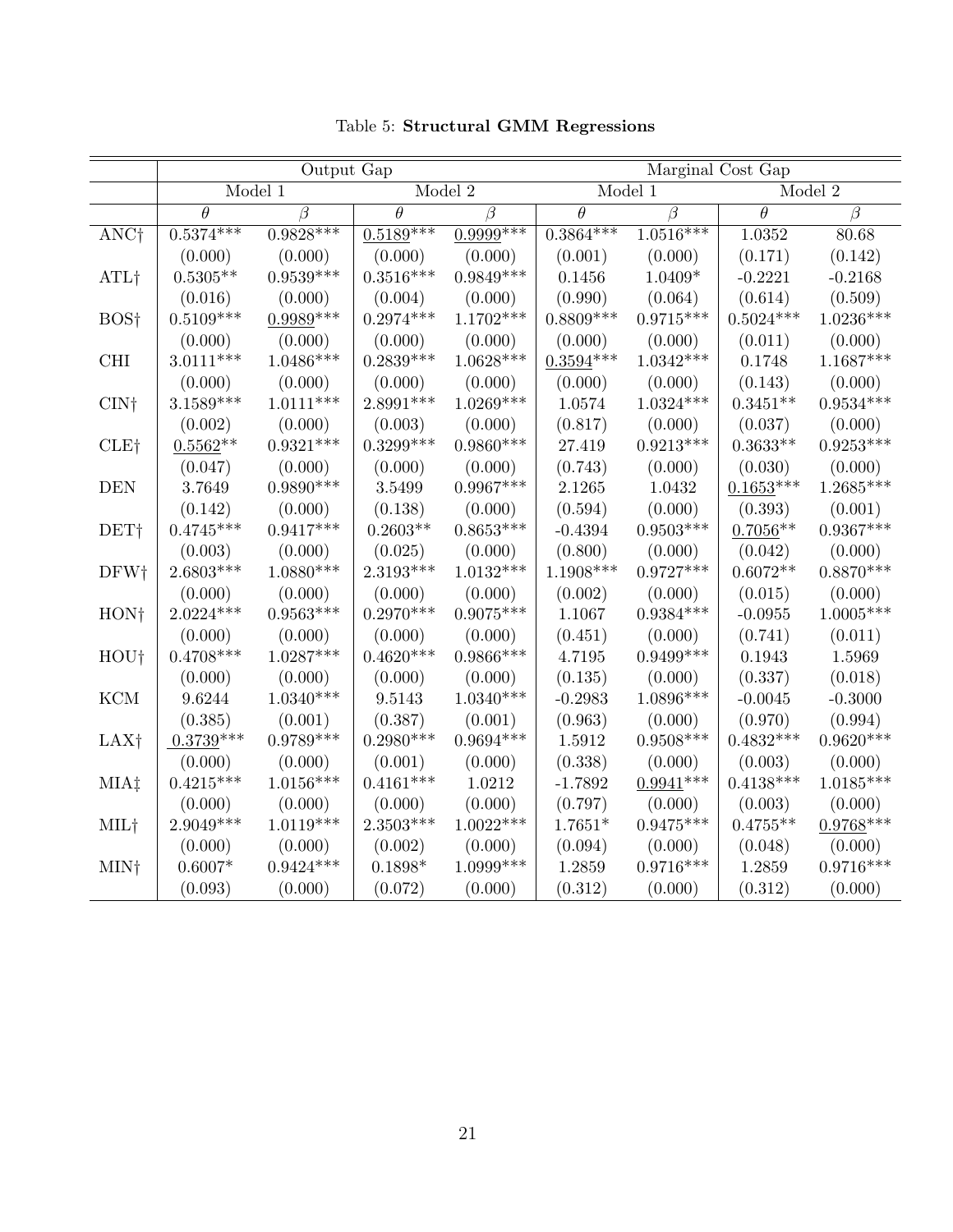|                           |             | Output Gap  |             |             | Marginal Cost Gap |             |                     |             |  |
|---------------------------|-------------|-------------|-------------|-------------|-------------------|-------------|---------------------|-------------|--|
|                           |             | Model 1     | Model 2     |             |                   | Model 1     |                     | Model 2     |  |
|                           | $\theta$    | B           | $\theta$    | $\beta$     | $\theta$          | $\beta$     | $\theta$            | β           |  |
| $\ensuremath{\text{NYC}}$ | $3.5192***$ | $1.0474***$ | $3.4632***$ | $1.0498***$ | $-14.4198$        | $1.0131***$ | 0.2100              | $0.9844***$ |  |
|                           | (0.002)     | (0.000)     | (0.002)     | (0.000)     | (0.195)           | (0.000)     | (0.226)             | (0.000)     |  |
| $PHI+$                    | $7.0127**$  | $0.8886***$ | $0.1237**$  | $0.8603***$ | 2.5816            | $0.9725***$ | 0.0098              | 1517.38?    |  |
|                           | (0.058)     | (0.000)     | (0.042)     | (0.000)     | (0.836)           | (0.000)     | (0.998)             | (0.997)     |  |
| PIT                       | $0.3741***$ | $1.0229***$ | $0.3683***$ | 1.0208      | 1.0185            | 1.0231      | $-0.5163$           | 5.851       |  |
|                           | (0.000)     | (0.000)     | (0.000)     | (0.000)     | (0.929)           | (0.227)     | (0.636)             | (0.331)     |  |
| POR <sub>1</sub>          | $2.7368***$ | $1.0102***$ | $2.6444***$ | $1.0130***$ | $0.7682***$       | $0.9399***$ | $-0.1594$           | 0.6628      |  |
|                           | (0.000)     | (0.000)     | (0.000)     | (0.000)     | (0.001)           | (0.000)     | (0.361)             | (0.149)     |  |
| <b>SDO</b>                | $3.2839***$ | $1.0264***$ | $3.1670***$ | $1.0293***$ | $-0.0805$         | $0.9522*$   | $0.3678^{\ast\ast}$ | $1.0164***$ |  |
|                           | (0.000)     | (0.000)     | (0.000)     | (0.000)     | (0.996)           | (0.090)     | (0.031)             | (0.000)     |  |
| SEA <sup>†</sup>          | $0.4047***$ | $1.0204***$ | $0.3814***$ | $1.0363***$ | $-1.5946**$       | $0.9096***$ | $0.4594***$         | $0.9452***$ |  |
|                           | (0.000)     | (0.000)     | (0.000)     | (0.000)     | (0.016)           | (0.000)     | (0.000)             | (0.000)     |  |
| SFO <sup>†</sup>          | 0.7640      | $0.9268***$ | $0.3387***$ | $1.0740***$ | 0.9096            | $0.9185***$ | 0.1174              | 703.24?     |  |
|                           | (0.202)     | (0.000)     | (0.002)     | (0.000)     | (0.268)           | (0.000)     | (0.888)             | (0.856)     |  |
| <b>STL</b>                | 5.4627      | $1.0205***$ | 0.0915      | $0.9324***$ | 1.6374            | $1.0264***$ | $0.2245***$         | $1.0670***$ |  |
|                           | (0.102)     | (0.000)     | (0.324)     | (0.000)     | (0.671)           | (0.000)     | (0.004)             | (0.000)     |  |
| USA <sub>†</sub>          | $2.8164***$ | $1.0311***$ | $0.3034***$ | $1.0494***$ | $0.6337***$       | $0.9744***$ | $0.2931**$          | $0.9881***$ |  |
|                           | (0.000)     | (0.000)     | (0.000)     | (0.000)     | (0.001)           | (0.000)     | (0.018)             | (0.000)     |  |

Table 5: Structural GMM Regressions (Cont.)

Notes: p–values are in parenthesis. \*\*\*, \*\*, and \* represent statistical significance at the 1%, 5%, and 10% level and for results which are theoretically feasible:  $\theta < 1$ ,  $\beta < 1$ . ‡Miami sample begins in 1979. Cities identified with a '†' are cities where estimates in at least one model are statistically significant and with estimates which conform to theory,  $\beta$ ,  $\theta$  < 1. Underline coefficients are the minimum and maximum estimates.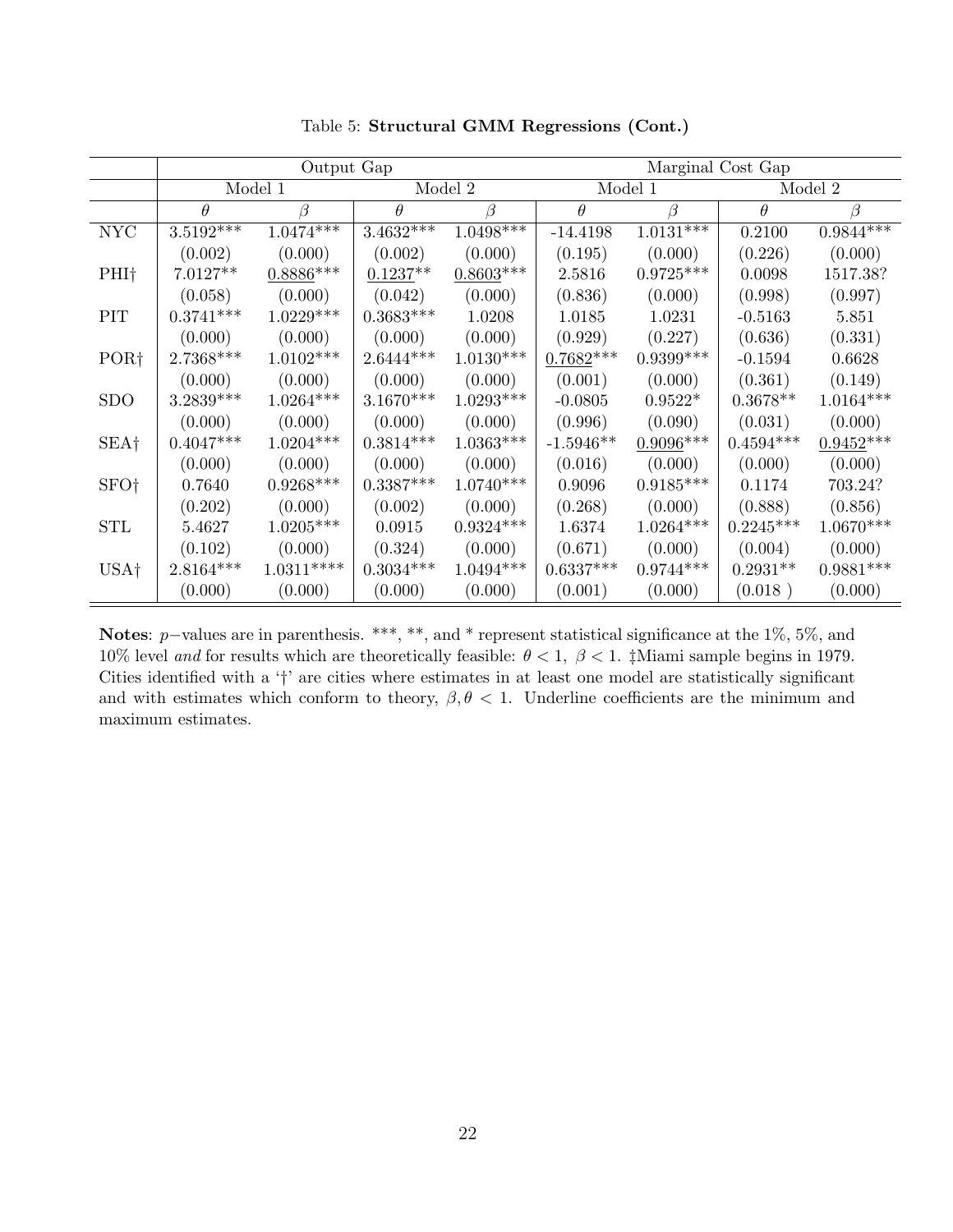# Figures



Figure 1: City Output Gap Deviations from US: 1969-2008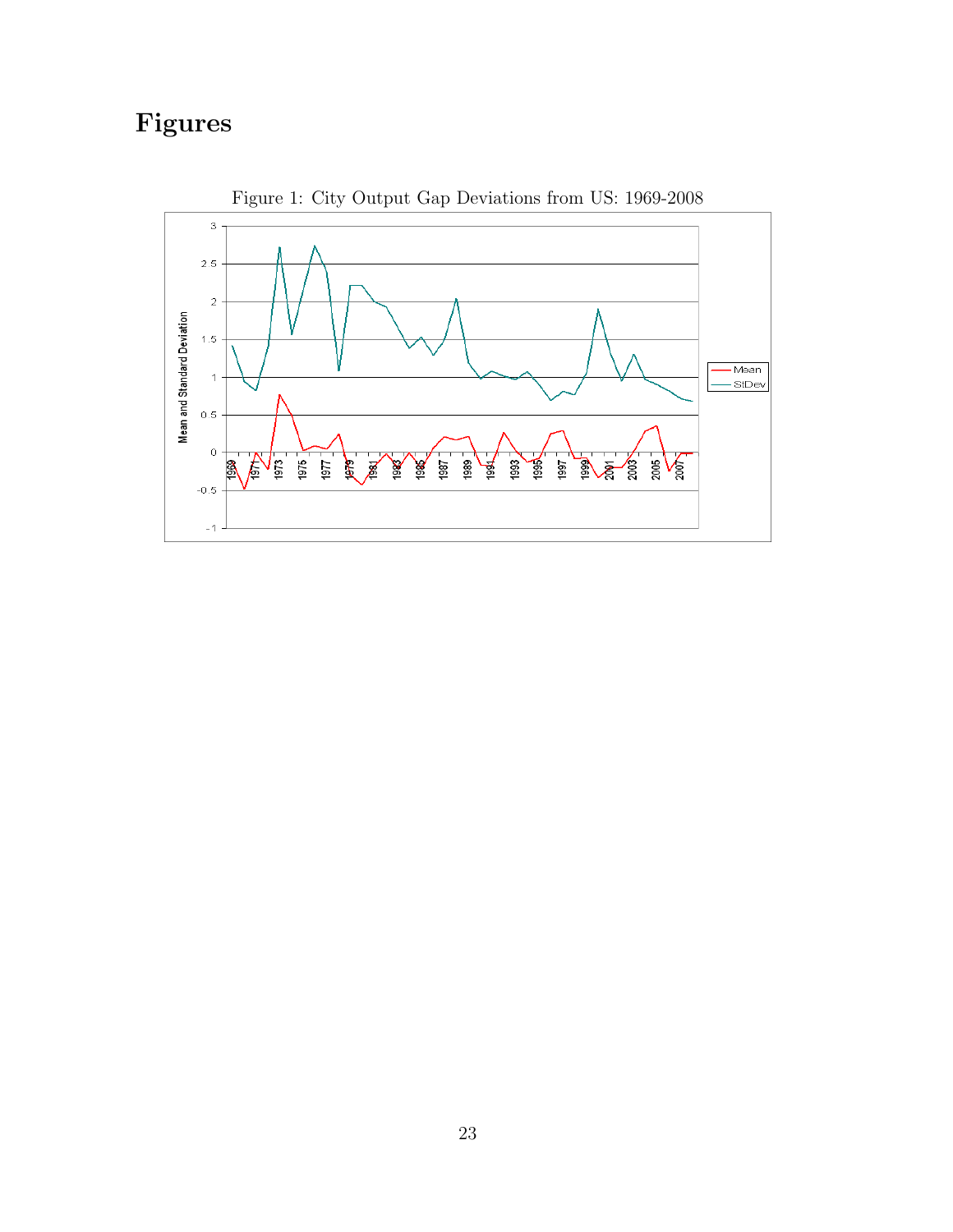

Figure 2: City Marginal Cost Deviations from US: 1969-2008